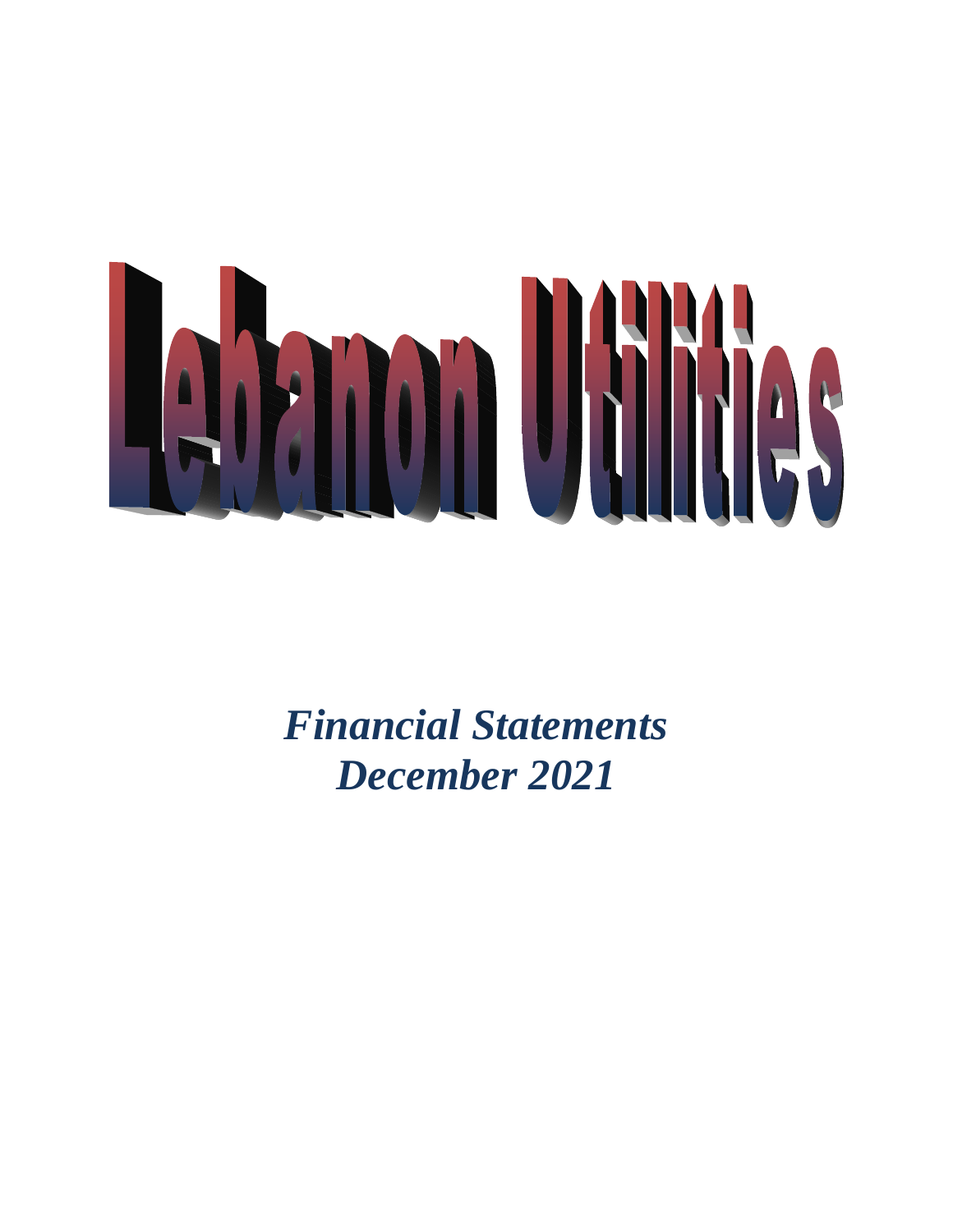# Lebanon Electric Utility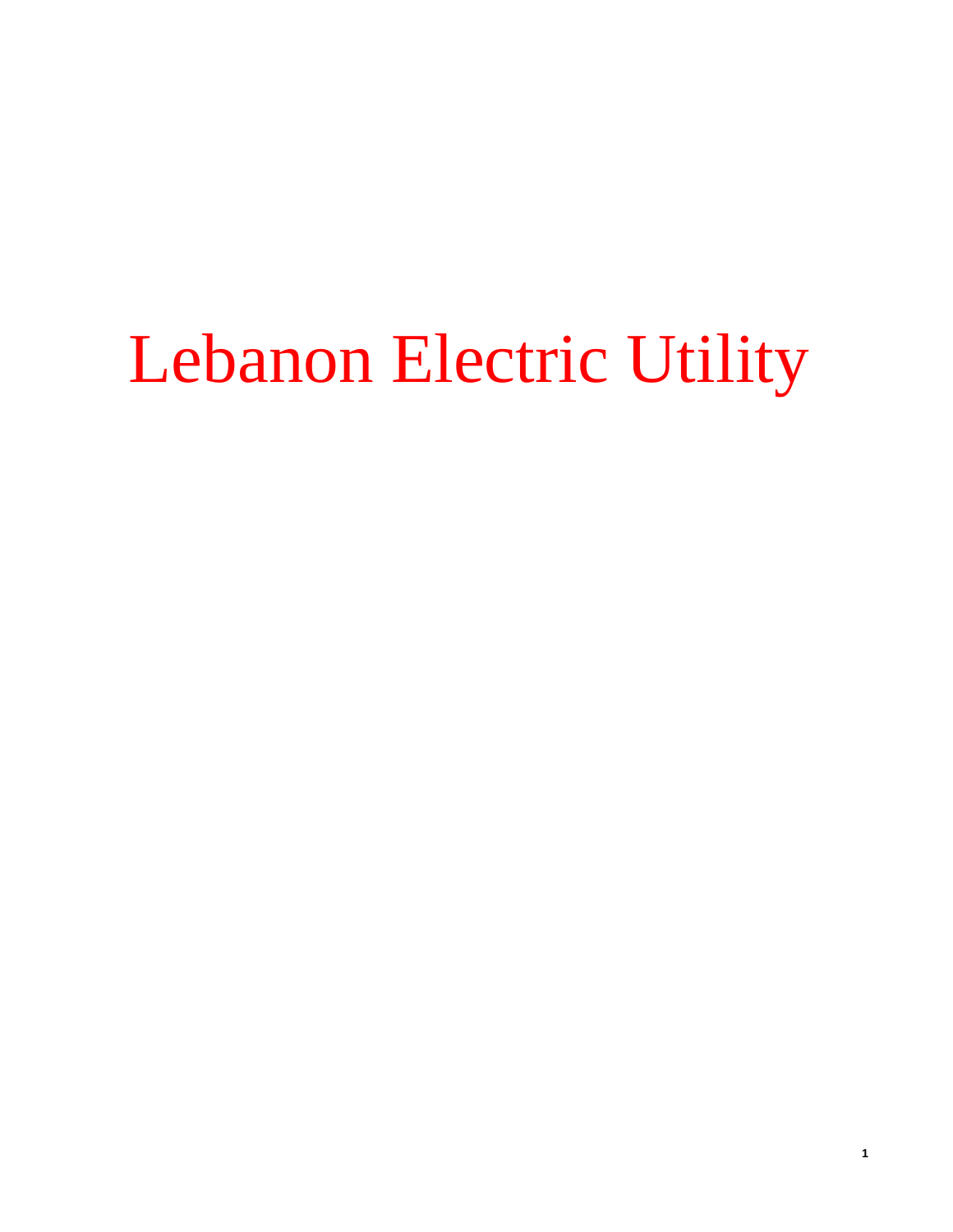#### ELECTRIC UTILITY CITY OF LEBANON BALANCE SHEET As of December 31, 2021

|                                                                                     | <b>Year to Date</b><br>2021  |
|-------------------------------------------------------------------------------------|------------------------------|
| <b>Assets</b>                                                                       |                              |
| <b>Current Assets:</b>                                                              |                              |
| Operating Cash and Cash Equivalents                                                 | \$3,737,210                  |
| Accounts Receivable - Customers, Net                                                | 1,562,854                    |
| Miscellaneous and Other Accounts Receivable                                         | 21,328                       |
| Interfund Receivable - Due From City<br>Prepaid Expense                             | 13,227<br>13,397             |
| <b>Total Current Assets</b>                                                         | \$5,348,016                  |
|                                                                                     |                              |
| <b>Restricted Assets:</b>                                                           |                              |
| Renewal & Replacement Cash and Cash Equivalents                                     | \$2,879,271                  |
| Energy Program Cash & Cash Equivalents                                              | 7,442                        |
| Debt Service Cash & Cash Equivalants                                                | 878,875                      |
| Bond & Interest Cash & Cash Equivalants                                             | 3,588                        |
| Customer Deposit Cash & Cash Equivalants                                            | 11,849                       |
| <b>Total Restricted Assets</b>                                                      | \$3,781,025                  |
| Long Term Assets:                                                                   |                              |
| Notes Receivable                                                                    | \$100,097                    |
|                                                                                     |                              |
| Deferred Debits:                                                                    |                              |
| Deferred Outflow - Pension Obligation                                               | \$322,141                    |
|                                                                                     |                              |
| <b>Fixed Assets:</b>                                                                |                              |
| Utility Plant in Service<br><b>Construction</b> in Progress                         | \$32,844,628<br>88,924       |
| <b>Accumulated Depreciation</b>                                                     |                              |
| <b>Total Fixed Assets, Net</b>                                                      | (10,666,208)<br>\$22,267,344 |
|                                                                                     |                              |
| <b>Total Assets</b>                                                                 | \$31,818,623                 |
|                                                                                     |                              |
| <b>Liabilities and Equity</b><br>Current Liabilities (Payable from Current Assets): |                              |
| <b>Accounts Payable</b>                                                             | \$2,734,399                  |
| <b>Contracts Payable</b>                                                            | 3,637                        |
| Accrued Payroll and Withholdings Payable                                            | 71,344                       |
| <b>Compensated Absences Payable</b>                                                 | 83,271                       |
| <b>Taxes Payable</b>                                                                | 103,741                      |
| Revenue Bond Payable - Short Term                                                   | 590,000                      |
| Current Liabilities (Payable from Restricted Assets):                               |                              |
| <b>Customer Deposits</b>                                                            | 11,849                       |
|                                                                                     |                              |
| <b>Total Current Liabilities</b>                                                    | \$3,598,241                  |
| Long - Term Liabilities                                                             |                              |
| Revenue Bond Payable - Long Term                                                    | \$7,815,000                  |
| <b>Unamortized Bond Premium</b>                                                     | 141,489                      |
| Net Pension Liability                                                               | 120,727                      |
| Total Long - Term Liabilities                                                       | \$8,077,216                  |
| <b>Total Liabilities</b>                                                            | \$11,675,457                 |
| Deferred Credits:                                                                   |                              |
| Deferred Inflow - Pension Obligation                                                | \$453,873                    |
| Equity:                                                                             |                              |
| <b>Contributed Capital</b>                                                          | \$142,188                    |
| <b>Retained Earnings</b>                                                            | 19,547,105                   |
| <b>Total Equity</b>                                                                 | \$19,689,293                 |
|                                                                                     |                              |
| <b>Total Liabilities and Equity</b>                                                 | \$31,818,623                 |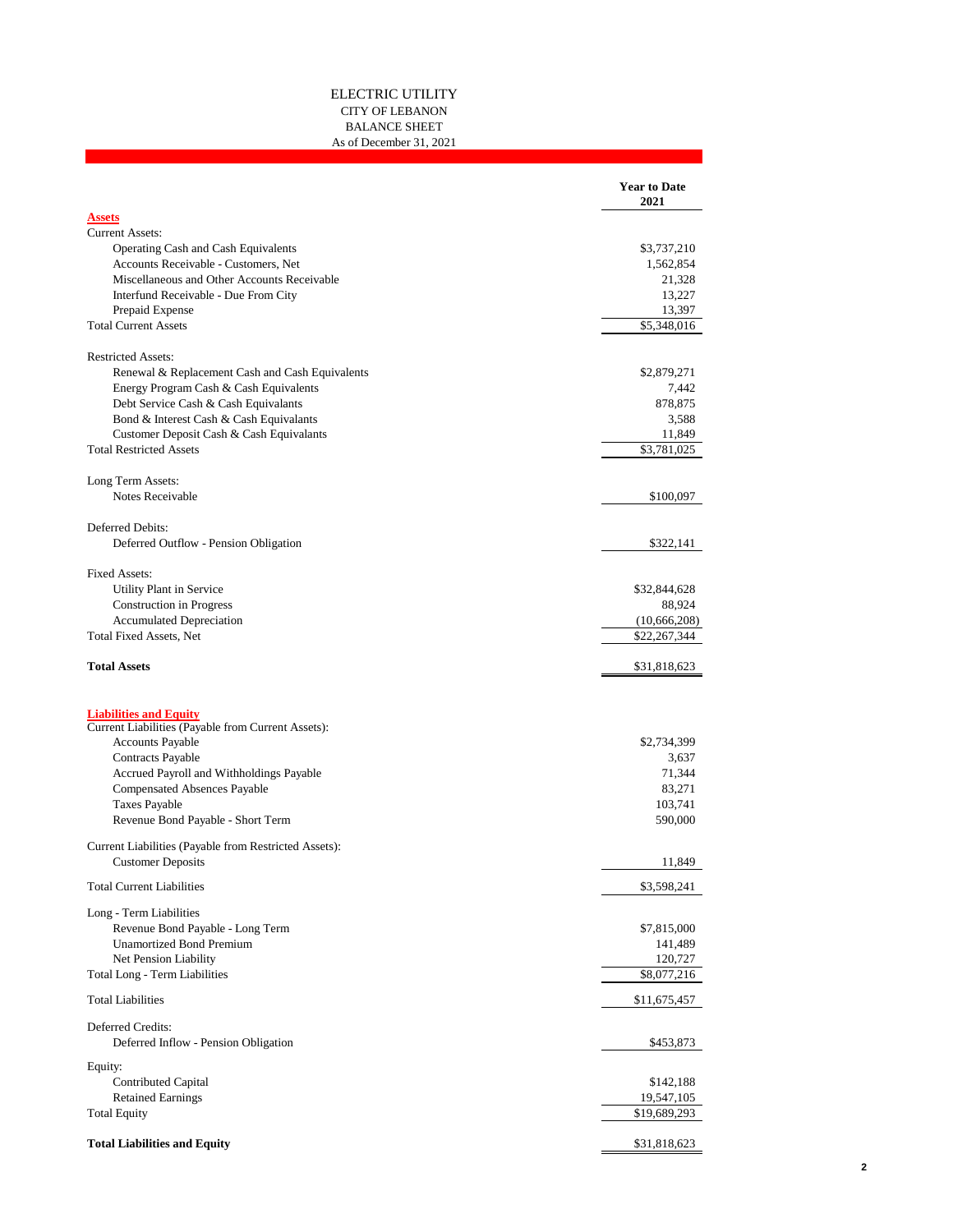#### ELECTRIC UTILITY CITY OF LEBANON STATEMENTS OF REVENUE, EXPENSES AND CHANGES IN RETAINED EARNINGS

Year to Date - December 31, 2021

|                                                | <b>December</b><br>2021 | <b>Year to Date</b><br>2021 |
|------------------------------------------------|-------------------------|-----------------------------|
| <b>Operating Revenue:</b>                      |                         |                             |
| <b>Residential Sales</b>                       | \$683,245               | \$8,682,018                 |
| <b>Commercial Sales</b>                        | 143,588                 | 1,849,536                   |
| <b>Industrial Sales</b>                        | 893,060                 | 11,355,046                  |
| <b>Small Power Sales</b>                       | 144,500                 | 1,902,255                   |
| Public Street & Highway Lighting               | 13,622                  | 159,829                     |
| <b>Municipal Sales</b>                         | 9,231                   | 116,352                     |
| Penalties                                      | 13,410                  | 126,383                     |
| Reconnect / Disconnect                         | 3,280                   | 39,200                      |
| Other Operating                                | 10,451                  | 267,323                     |
| Total                                          | \$1,914,387             | \$24,497,942                |
| <b>Operating Expenses:</b>                     |                         |                             |
| <b>Purchased Power</b>                         | \$1,369,340             | \$18,175,882                |
| Distribution Expenses:                         |                         |                             |
| Supervision And Engineering                    | 11,875                  | 124,502                     |
| <b>Station Expense</b>                         | 2,179                   | 23,274                      |
| Overhead Lines                                 | 77,761                  | 649,040                     |
| <b>Underground Lines</b>                       | 2,338                   | 181,610                     |
| Transportation                                 | 5,134                   | 33,586                      |
| Street Lights & Signals                        | 871                     | 4,370                       |
| Uniforms                                       | 844                     | 16,096                      |
| Maintenance of General Plant                   | 627                     | 4,084                       |
| Rent                                           | $\Omega$                | 3,885                       |
| Other                                          | 5,873                   | 51,823                      |
| Customer Records and Collection:               |                         |                             |
| Meter Reading                                  | 6,395                   | 62,134                      |
| Meter Expense                                  | 705                     | 8,405                       |
| <b>Billing</b>                                 | 2,581                   | 29,156                      |
| <b>Bad Debt Expense</b>                        | $\mathbf{0}$            | 60,110                      |
| Administrative and General Expenses:           |                         |                             |
| <b>Salaries</b>                                | 23,738                  | 249,922                     |
| Office Supplies / Expense                      | 8,393                   | 127,054                     |
| <b>Outside Services Employed</b>               | 76,759                  | 553,020                     |
| Insurance                                      | 62,898                  | 116,964                     |
| <b>Employee Pensions and Benefits</b>          | (187, 199)              | 521,162                     |
| Taxes<br><b>Utilities</b>                      | 85,000                  | 355,130                     |
| Payment in Lieu of Taxes                       | 5,216                   | 40,039                      |
| Depreciation                                   | 15,594<br>87,110        | 187,125<br>1,028,315        |
| Amortization                                   | 11,444                  | $\mathbf{0}$                |
| Lease Principal - New Building                 | 0                       | 75,981                      |
| Lease - Copiers/Printers                       | 191                     | 2,299                       |
| Other                                          | 8,175                   | 82,359                      |
| <b>Total Operating Expenses</b>                | \$1,683,842             | \$22,767,327                |
| <b>Operating Income (Loss)</b>                 | \$230,545               | \$1,730,615                 |
| <b>Nonoperating Revenue (Expenses):</b>        |                         |                             |
| Loss on Disposal of Asset                      | $(\$665)$               | $(\$36,644)$                |
| <b>Interest Income</b>                         | 2,709                   | 25,626                      |
| <b>Interest Expense</b>                        | (10, 176)               | (270, 157)                  |
| <b>Total Nonoperating Revenue (Expenses)</b>   | $(\$8,132)$             | $(\$281,175)$               |
| <b>Net Income (Loss)</b>                       | \$222,413               | \$1,449,440                 |
| <b>Retained Earnings - Beginning of Period</b> | 19,324,692              | 18,097,665                  |
| <b>Retained Earnings - End of Period</b>       | \$19,547,105            | \$19,547,105                |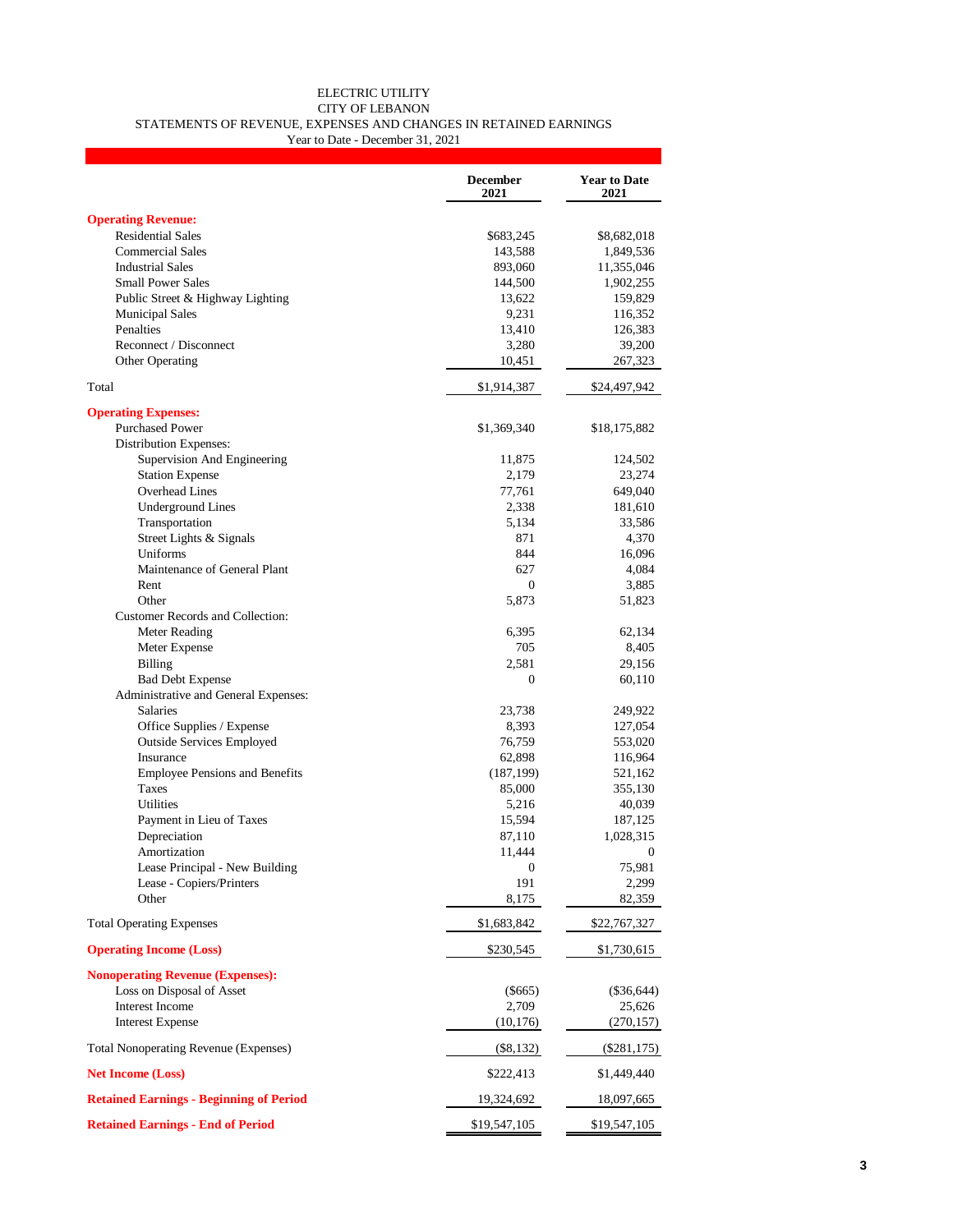#### ELECTRIC UTILITY CITY OF LEBANON CASH FLOW As of December 31, 2021

|                                                                    | <b>December</b><br>2021 | <b>Year to Date</b><br>2021 |
|--------------------------------------------------------------------|-------------------------|-----------------------------|
| <b>Cash Flow From Operating Activities:</b>                        |                         |                             |
| Operating Income (Loss)                                            | \$230,545               | \$1,730,615                 |
| Adjustments To Reconcile Operating Income To                       |                         |                             |
| Net Cash Provided By Operating Activities:                         |                         |                             |
| Depreciation & Amortization                                        | 86,070                  | 1,015,831                   |
| Pension Expense - GASB 68/71                                       | (320, 498)              | (320, 498)                  |
| <b>Bad Debt Expense</b>                                            | 0                       | 60,110                      |
| (Increase) Decrease in Assets:                                     |                         |                             |
| <b>Accounts Receivable - Customer</b>                              | (56, 972)               | (59, 951)                   |
| Accounts Receivable - Other                                        | 281                     | 1,701                       |
| Notes Receivable - Telecom                                         | 100,000                 | 100,000                     |
| Prepaid Expense                                                    | (13, 397)               | 244                         |
| Increase (Decrease) in Liabilities:                                |                         |                             |
| <b>Accounts Payable</b>                                            | (19, 345)               | 124,363                     |
| <b>Contract Payable</b>                                            | 3,637                   | 373                         |
| Accrued Payroll and Withholdings Payable                           | 71,344                  | 15,931                      |
| <b>Customer Deposits Payable</b>                                   | (1,486)                 | 1,845                       |
| <b>Compensated Absences Payable</b>                                | (338)                   | (5,119)                     |
| <b>Taxes Payable</b>                                               | 9,316                   | 6,785                       |
| <b>Interest Payable</b>                                            | (113,390)               | $\Omega$                    |
| Net Cash Provided (Used) By Operating Activities                   | $(\$24,233)$            | \$2,672,230                 |
| <b>Cash Flow From Investing Activities:</b>                        |                         |                             |
| Interest on Investments                                            | \$2,709                 | \$25,626                    |
| Net Cash Provided (Used) By Investing Activities                   | \$2,709                 | \$25,626                    |
| <b>Cash Flows From Capital And Related Financing Activities:</b>   |                         |                             |
| Principal Paid on Revenue Bonds                                    | $(\$290,000)$           | $(\$575,000)$               |
| Interest on Revenue Bonds & Lease                                  | (10, 176)               | (270, 157)                  |
| Sale of Capital Assets                                             | $\boldsymbol{0}$        | 168,995                     |
| Acquisition and Construction of Capital Assets                     | (65, 838)               | (695, 102)                  |
| Net Cash Provided (Used) By Capital & Related Financing Activities | $(\$366,014)$           | (\$1,371,264)               |
| <b>Net Increase (Decrease) in Cash and Cash Equivalents</b>        | $(\$387,538)$           | \$1,326,592                 |
| <b>Cash and Cash Equivalents - Beginning of Period</b>             | 7,905,773               | 6,191,643                   |
| <b>Cash and Cash Equivalents - End of Period</b>                   | \$7,518,235             | \$7,518,235                 |
| <b>Check Total - Ending Cash Per Books</b>                         | \$7,518,235             | \$7,518,235                 |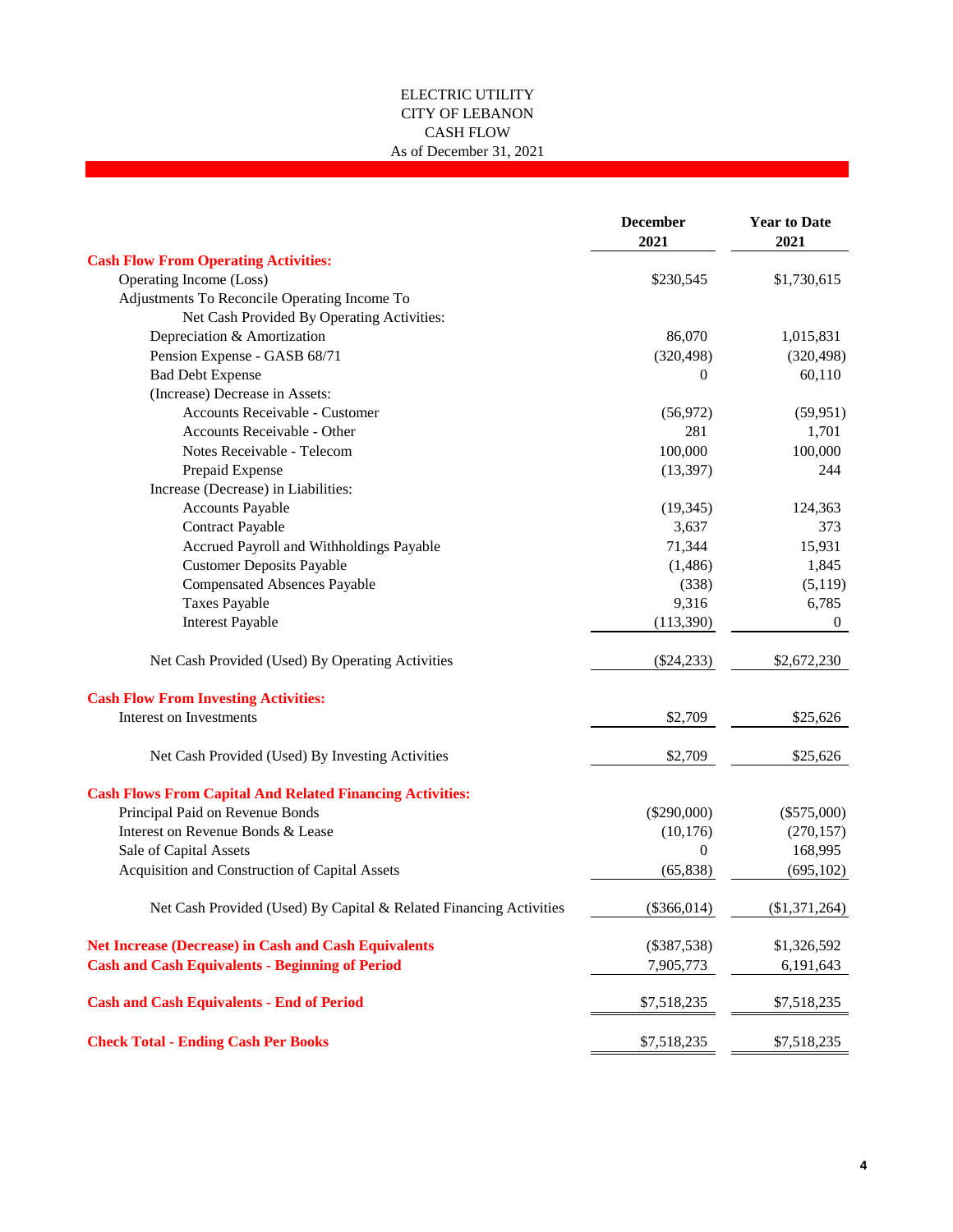## Budget To Actual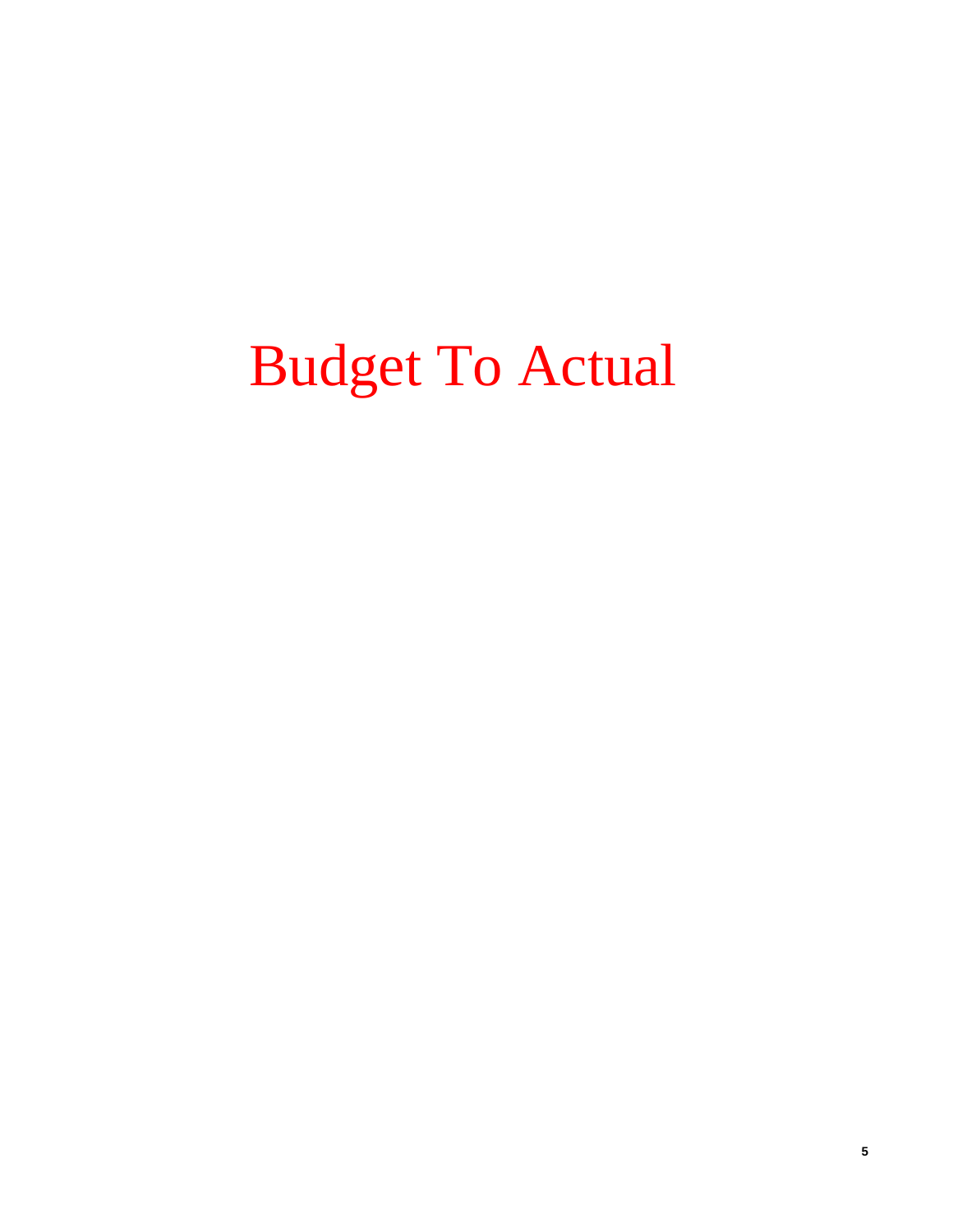#### ELECTRIC UTILITY CITY OF LEBANON As of December 31, 2021 BUDGET TO ACTUAL

|                                       | <b>Budget</b><br>2021 | <b>Year to Date</b><br><b>December</b> | <b>Variance</b> |
|---------------------------------------|-----------------------|----------------------------------------|-----------------|
| <b>Operating Revenues</b>             |                       |                                        |                 |
| Residential                           | 8,951,615             | 8,682,018                              | (269, 597)      |
| Commercial                            | 1,840,339             | 1,849,536                              | 9,197           |
| Industrial                            | 10,975,676            | 11,355,046                             | 379,370         |
| <b>Small Power</b>                    | 1,929,704             | 1,902,255                              | (27, 449)       |
| Street & Highway Lighting             | 117,084               | 112,476                                | (4,608)         |
| <b>Security Lights</b>                | 57,258                | 47,353                                 | (9,905)         |
| Interdepartmental                     | 124,005               | 116,352                                | (7,653)         |
| <b>Late Penalties</b>                 | 48,413                | 126,383                                | 77,970          |
| <b>Total Operating Revenue</b>        | 24,044,094            | 24,191,419                             | 147,325         |
| <b>Other Revenue</b>                  |                       |                                        |                 |
| Other                                 | 139,761               | 306,523                                | 166,762         |
| <b>Total Other Revenue</b>            | 139,761               | 306,523                                | 166,762         |
| <b>Total Revenue (less interest)</b>  | 24, 183, 855          | 24,497,942                             | 314,087         |
| <b>Purchased Services</b>             |                       |                                        |                 |
| <b>Purchased Power</b>                | 18,247,388            | 18,175,882                             | (71, 506)       |
| Telephone                             | 14,072                | 13,650                                 | (422)           |
| <b>Contractual Services - Testing</b> | 140,000               | 5,936                                  | (134,064)       |
| Contractual Services - IT             | 103,921               | 95,969                                 | (7,952)         |
| Contractual Services - Other          | 323,549               | 300,492                                | (23,057)        |
| <b>Accounting Fees</b>                | 27,000                | 10,139                                 | (16, 861)       |
| <b>Engineering Fees</b>               | 100,000               | 50,941                                 | (49,059)        |
| Legal Fees                            | 93,432                | 59,711                                 | (33, 721)       |
| Utilities                             | 43,053                | 40,039                                 | (3,014)         |
| <b>Total Purchased Services</b>       | 19,092,415            | 18,752,759                             | (339, 656)      |
| <b>Wages &amp; Benefits</b>           |                       |                                        |                 |
| <b>Operation Supervision</b>          | 86,538                | 85,250                                 | (1,288)         |
| Engineering                           | 52,226                | 39,252                                 | (12, 974)       |
| Line Work                             | 615,504               | 703,451                                | 87,947          |
| Line Locating                         | 19,737                | 18,891                                 | (846)           |
| Mapping                               | 3,471                 | 1,336                                  | (2,135)         |
| <b>Meter Reading</b>                  | 61,657                | 62,134                                 | 477             |
| <b>Billing</b>                        | 39,376                | 29,156                                 | (10, 220)       |
| Administrative                        | 131,679               | 130,690                                | (989)           |
| Office Personnel                      | 113,686               | 119,232                                | 5,546           |
| Sick/Vacation Pay                     | 158,041               | 195,308                                | 37,267          |
| <b>FICA Taxes</b>                     | 94,298                | 101,224                                | 6,926           |
| Group Insurance                       | 377,638               | 357,769                                | (19, 869)       |
| Pension                               | 248,101               | (134, 100)                             | (382, 201)      |
| Miscellaneous Payroll                 | 18,794                | 9,292                                  | (9,502)         |
| <b>Total Wages &amp; Benefits</b>     | 2,020,746             | 1,718,885                              | (301, 861)      |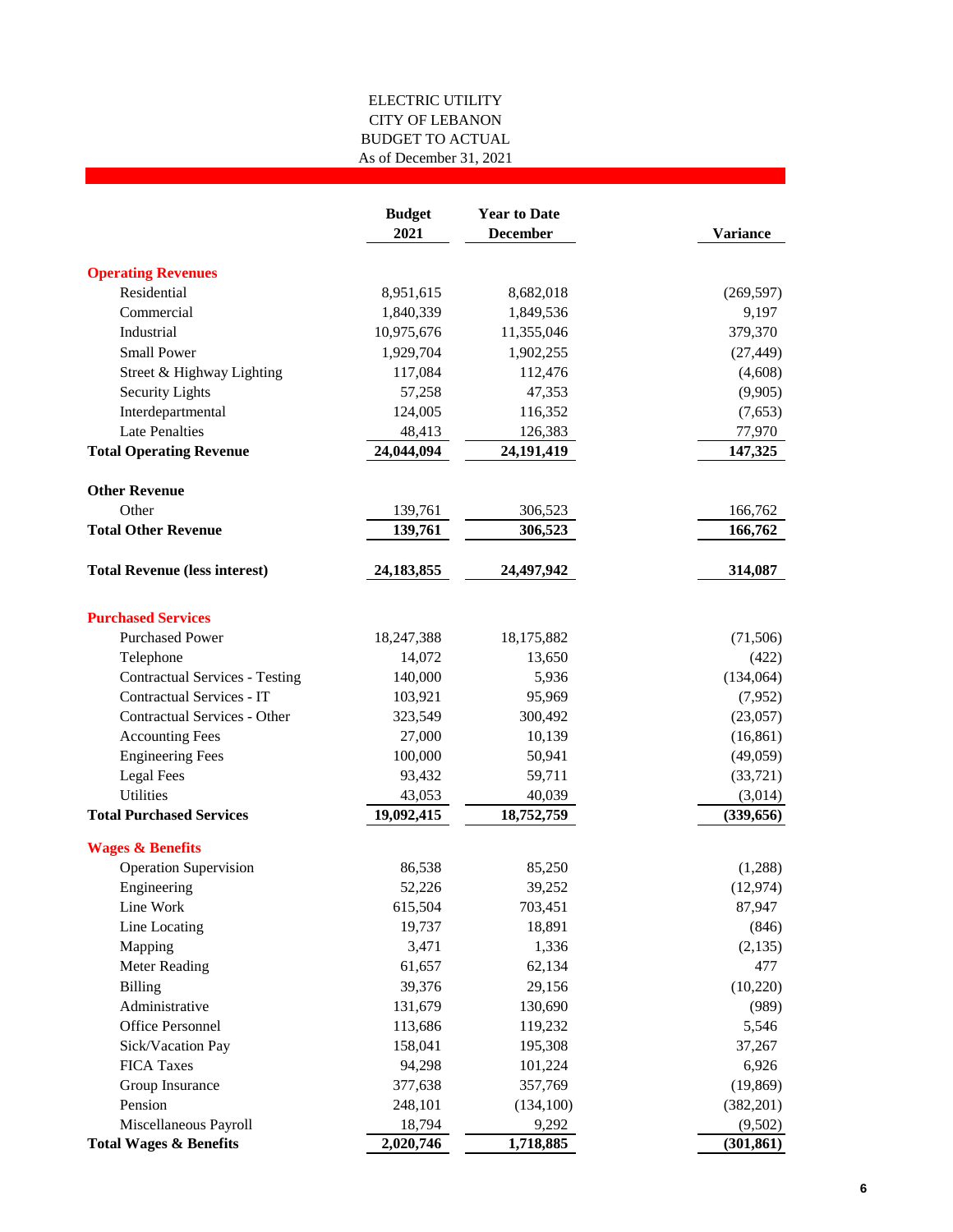#### ELECTRIC UTILITY CITY OF LEBANON BUDGET TO ACTUAL As of December 31, 2021

|                                               | <b>Budget</b><br>2021 | <b>Year to Date</b><br><b>December</b> | Variance             |
|-----------------------------------------------|-----------------------|----------------------------------------|----------------------|
| <b>Operating Supplies &amp; Expense</b>       |                       |                                        |                      |
| <b>Station Expenses</b>                       | 5,067                 | $\mathbf{0}$                           | (5,067)              |
| Street Lights and Signals                     | 3,188                 | 2,547                                  | (641)                |
| Security Lights                               | 1,398                 | 1,823                                  | 425                  |
| Meter Expense                                 | 11,633                | 8,405                                  | (3,228)              |
| Meter Repair & Maintenance                    | 1,500                 | 0                                      | (1,500)              |
| Tools & Equipment                             | 20,000                | 13,477                                 | (6,523)              |
| <b>Safety Equipment</b>                       | 12,211                | 12,087                                 | (124)                |
| Rents                                         | 4,623                 | 3,885                                  | (738)                |
| Maintenance of Lines                          | 135,196               | 129,771                                | (5, 425)             |
| Maintenance of Station Equipment              | 2,216                 | 475                                    | (1,741)              |
| General Maintenance                           | 15,411                | 12,488                                 | (2,923)              |
| Office Supplies                               | 7,901                 | 11,325                                 | 3,424                |
| <b>Janitorial Services</b>                    | 18,881                | 19,247                                 | 366                  |
| <b>Interior Landscaping</b>                   | 177                   | $\mathbf{0}$                           | (177)                |
| <b>Exterior Landscaping</b>                   | 11,509                | 10,585                                 | (924)                |
| Computer Equipment                            | 11,355                | 2,497                                  | (8, 858)             |
| Software Expense                              | 11,965                | 10,608                                 | (1,357)              |
| Maintenance Agreements                        | 96,340                | 69,560                                 | (26,780)             |
| Dues & Subscriptions                          | 16,908                | 16,694                                 | (214)                |
| Postage                                       | 1,111                 | 876                                    | (235)                |
| Insurance                                     | 65,064                | 116,964                                | 51,900               |
| Conference & Training                         | 50,480                | 36,428                                 | (14,052)             |
| Promotion                                     | 3,180                 | $\mathbf{0}$                           | (3,180)              |
| <b>Employee Recognition</b>                   | 930                   | 961                                    | 31                   |
| Transportation                                | 37,335                | 33,586                                 | (3,749)              |
| Uniforms                                      | 18,643                | 16,096                                 | (2,547)              |
| <b>SCADA</b> Expense                          | 700                   | $\mathbf{0}$                           | (700)                |
| Payment in Lieu of Taxes                      | 196,630               | 187,125                                | (9,505)              |
| Depreciation Expense                          | 938,937               | 1,028,315                              | 89,378               |
| Amortization - Deferred Costs                 | (12, 480)             | $\mathbf{0}$                           | 12,480               |
| Gross Income Tax                              | 340,206               | 355,000                                | 14,794               |
| <b>Bad Debt Expense</b>                       | 60,110                | 60,110                                 | $\boldsymbol{0}$     |
| Lease Rental Payments - Principal             | 75,981                | 75,981                                 | $\mathbf{0}$         |
| Lease - Copiers/Printers                      | 5,580                 |                                        | (3,281)              |
| <b>Bank Fees - Credit Card</b>                |                       | 2,299<br>27,051                        |                      |
| Miscellaneous                                 | 48,144<br>51,505      | 29,417                                 | (21,093)<br>(22,088) |
| <b>Total Operating Supplies &amp; Expense</b> | 2,269,535             | 2,295,683                              | 26,148               |
| <b>Total Expenses</b>                         | 23,382,696            | 22,767,327                             | (615,369)            |
|                                               |                       |                                        |                      |
| <b>Operating Income (Loss)</b>                | 801,159               | 1,730,615                              | 929,456              |
| <b>Interest</b>                               |                       |                                        |                      |
| <b>Interest Revenue</b>                       | 16,099                | 25,626                                 | 9,527                |
| <b>Interest Expense</b>                       | (282, 642)            | (270, 157)                             | 12,485               |
| <b>Total Interest Revenue (Expense)</b>       | (266, 543)            | (244, 531)                             | 22,012               |
| <b>Extraordinary Items</b>                    |                       |                                        |                      |
| Gain on Sale of Assets                        | $\boldsymbol{0}$      | $\boldsymbol{0}$                       | $\boldsymbol{0}$     |
| Loss on Sale of Assets                        | (7, 830)              | (36, 644)                              | (28, 814)            |
| Contributions                                 | $\bf{0}$              | 0                                      | $\theta$             |
| <b>Total Extraordinary Items</b>              | (7, 830)              | (36, 644)                              | (28, 814)            |
| <b>Net Margin</b>                             | 526,786               | 1,449,440                              | 922,654              |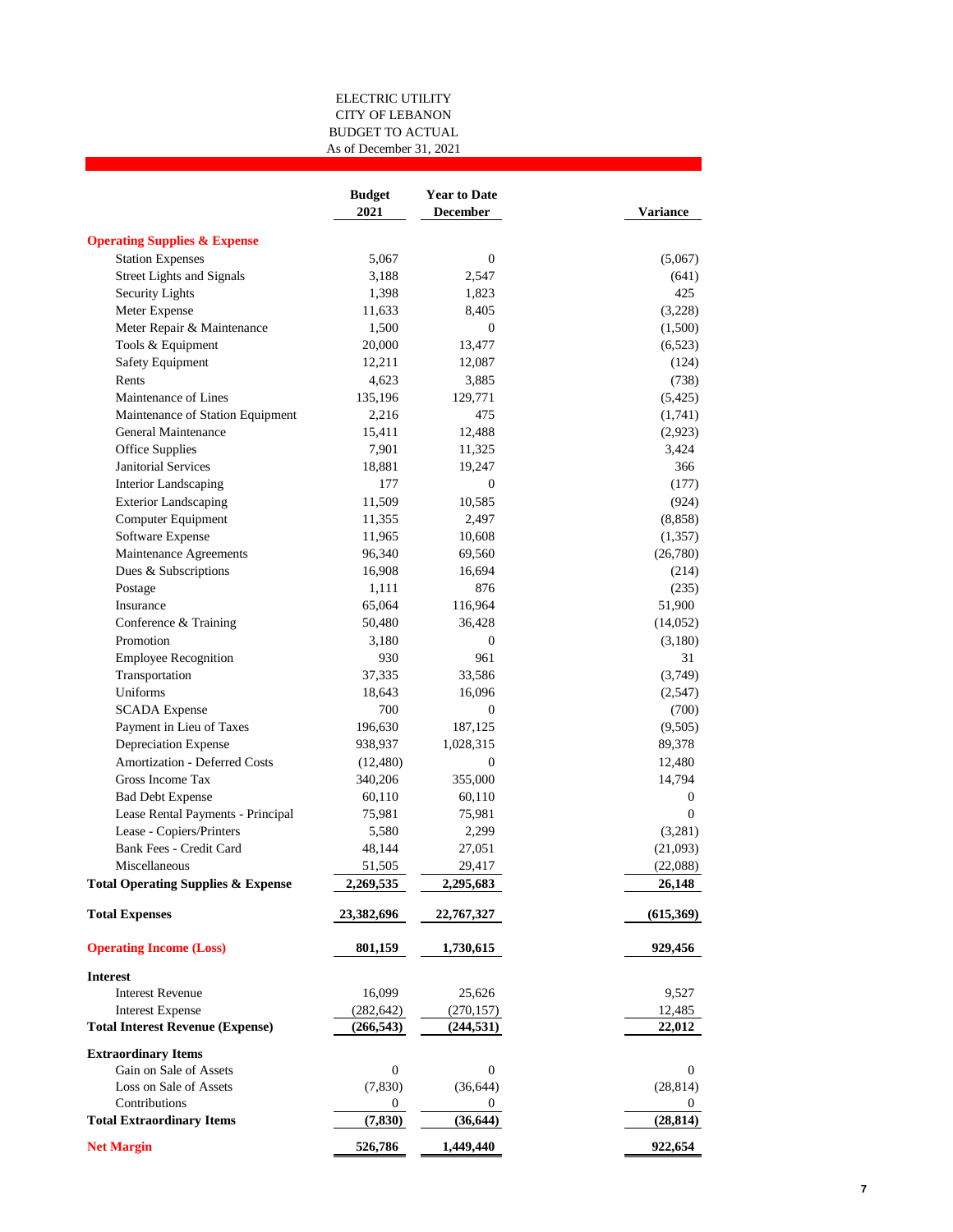### **ELECTRIC UTILITY 2021 Budget to Actual**

## **Capital Additions**

|                |                                                                                                                                                                                                                                                                               |               | <b>YTD</b>    |            |                 |
|----------------|-------------------------------------------------------------------------------------------------------------------------------------------------------------------------------------------------------------------------------------------------------------------------------|---------------|---------------|------------|-----------------|
|                |                                                                                                                                                                                                                                                                               | <b>Budget</b> | <b>Dec-21</b> | Variance   | <b>Complete</b> |
| $\mathbf{1}$   | <b>Ulen Upgrade - Existing transformers are outdated</b><br>and submersible which makes them unsafe to work on.                                                                                                                                                               | 315,000       | 271,612       | (43, 388)  |                 |
| $\overline{c}$ | <b>Service to New Facilities - Ongoing service</b><br>extensions for new customers. Lebanon has a projection<br>of 400 additional customers in 2021. Sunbrook Phase 2,<br>Auburn Meadows Phase 3, Waterford & Grant Street<br>Addition.                                       | 300,000       | 120,835       | (179, 165) |                 |
| 3              | <b>Annexation Loop Feed - Const. of a distribution</b><br>line to create a loop feed to the annexed area. This will<br>include all materials, legal, engineering, permits and<br>other fees.                                                                                  | 250,000       |               | (250,000)  |                 |
| 4              | <b>New and Replacement Transformers -</b><br>Ongoing transformer purchase allotment for new units<br>(customer driven). Lebanon has a projection for 400<br>additional customers for 2021. Sunbrook Phase 2,<br>Auburn Meadows Phase 3, Waterford & Grant Street<br>Addition. | 230,000       | 156,088       | (73,912)   |                 |
| 5              | <b>System Upgrades and Improvements -</b><br>Includes but is not limited to reclosures for the<br>annexation, wire, poles and equipment. Also includes<br>moving a 3 phase line and relocating a transformer.                                                                 | 200,000       | 50,030        | (149,970)  |                 |
| 6              | AMI - Ongoing program for replacement of meter<br>infrastructure. Lebanon has a projection of 400<br>additional customers in 2021. Sunbrook Phase 2,<br>Auburn Meadows Phase 3, Waterford & Grant Street<br>Addtion.                                                          | 120,000       | 58,817        | (61, 183)  |                 |
| 7              | <b>Electric's Portion of the IT Budget - The</b><br>estimated cost to the Electric Utility for IT Functions.                                                                                                                                                                  | 69,293        | 28,552        | (40, 741)  |                 |
| 8              | <b>Electric's Portion of Administration</b><br><b>Vehicles</b> - Water's portion of administrative vehicle<br>replacements in agreement with our vehicle replacement<br>program.                                                                                              |               |               |            |                 |
| 9              | <b>Unbudgeted or Unable to Determine</b>                                                                                                                                                                                                                                      |               | 9,168         | 9,168      |                 |
|                |                                                                                                                                                                                                                                                                               | 1,484,293     | 695,102       | (789, 191) |                 |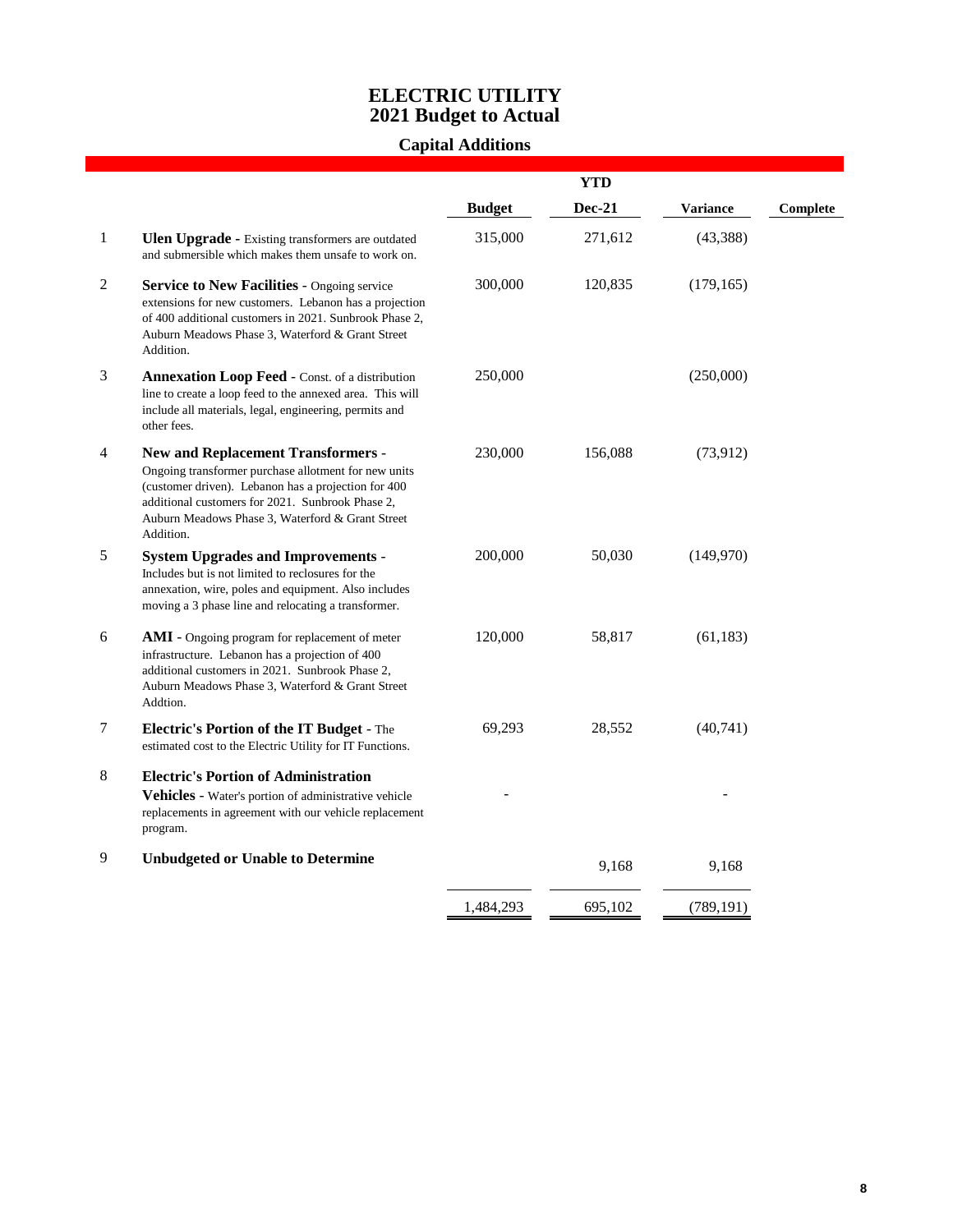# Lebanon Water Utility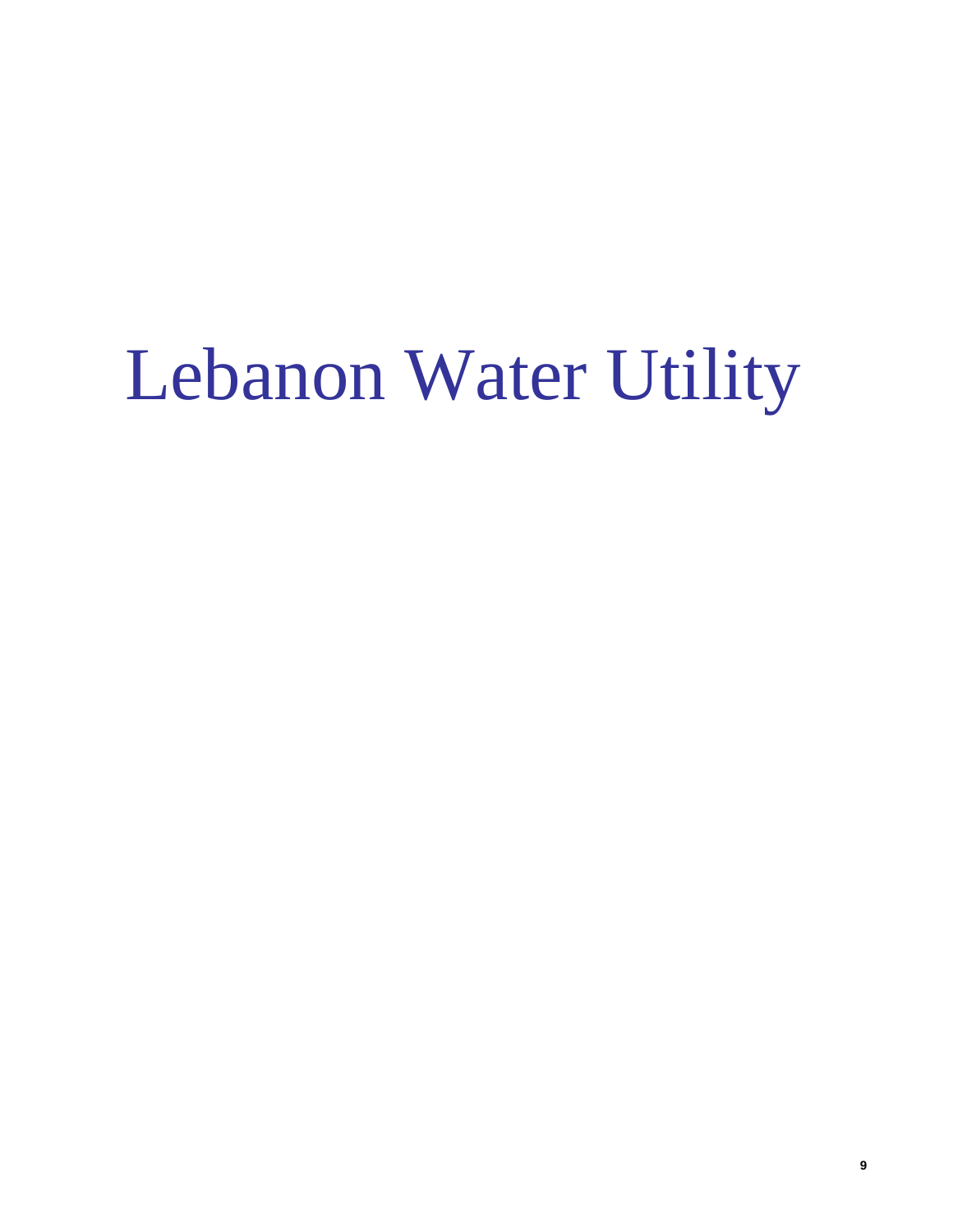#### WATER UTILITY CITY OF LEBANON BALANCE SHEET As of December 31, 2021

|                                                                                   | <b>Year to Date</b><br>2021 |
|-----------------------------------------------------------------------------------|-----------------------------|
| <b>Assets</b>                                                                     |                             |
| <b>Current Assets:</b><br>Operating Cash and Cash Equivalents                     | \$3,521,968                 |
| Accounts Receivable - Customers, Net                                              | 315,220                     |
| Miscellaneous and Other Accounts Receivable                                       | 123,671                     |
| Materials and Supplies                                                            | 128,436                     |
| Prepaid Expense                                                                   | 8,974                       |
| <b>Total Current Assets</b>                                                       | \$4,098,269                 |
| <b>Restricted Assets:</b>                                                         |                             |
| Availability Cash & Cash Equivalents                                              | \$2,746,451                 |
| Depreciation Cash & Cash Equivalents                                              | 670,460                     |
| Construction Cash & Cash Equivalents                                              | 6,292,041                   |
| Customer Deposit Cash & Cash Equivalents                                          | 5,438                       |
| Debt Service Cash & Cash Equivalants                                              | 134,477                     |
| Bond & Interest Cash & Cash Equivalants                                           | 29,925                      |
| <b>Total Restricted Assets</b>                                                    | \$9,878,792                 |
|                                                                                   |                             |
| Long Term Assets:<br>Notes Receivable                                             |                             |
|                                                                                   | \$100,096                   |
| Deferred Debits:                                                                  |                             |
| Deferred Outflow - Pension Obligation                                             | \$283,093                   |
|                                                                                   |                             |
| <b>Fixed Assets:</b><br>Utility Plant in Service                                  | \$34,961,888                |
| <b>Construction</b> in Progress                                                   | 477,002                     |
| <b>Accumulated Depreciation</b>                                                   | (10, 247, 999)              |
| <b>Total Fixed Assets, Net</b>                                                    | \$25,190,891                |
| <b>Total Assets</b>                                                               | \$39,551,141                |
|                                                                                   |                             |
| <b>Liabilities and Equity</b>                                                     |                             |
| Current Liabilities (Payable from Current Assets):                                |                             |
| <b>Accounts Payable</b>                                                           | \$81,492                    |
| Contracts Payable                                                                 | 50,327                      |
| <b>Accrued Wages Payable</b>                                                      | 51,176                      |
| <b>Compensated Absences Payable</b><br><b>Taxes Payable</b>                       | 166,849<br>20,590           |
| Revenue Bond Payable - Short Term                                                 | 286,000                     |
|                                                                                   |                             |
| Current Liabilities (Payable from Restricted Assets):<br><b>Customer Deposits</b> | 5,438                       |
| <b>Total Current Liabilities</b>                                                  | \$661,872                   |
| Long - Term Liabilities                                                           |                             |
| Revenue Bond Payable - Long Term                                                  | \$9,530,000                 |
| Net Pension Liability                                                             | 106,093                     |
| <b>Total Liabilities</b>                                                          | \$10,297,965                |
| Deferred Credits:                                                                 |                             |
| Deferred Inflow - Pension Obligation                                              | \$398,859                   |
| Equity:                                                                           |                             |
| Contributed Capital                                                               | \$927,252                   |
| <b>Retained Earnings</b>                                                          | 27,927,065                  |
| <b>Total Equity</b>                                                               | \$28,854,317                |
|                                                                                   |                             |
| <b>Total Liabilities and Equity</b>                                               | \$39,551,141                |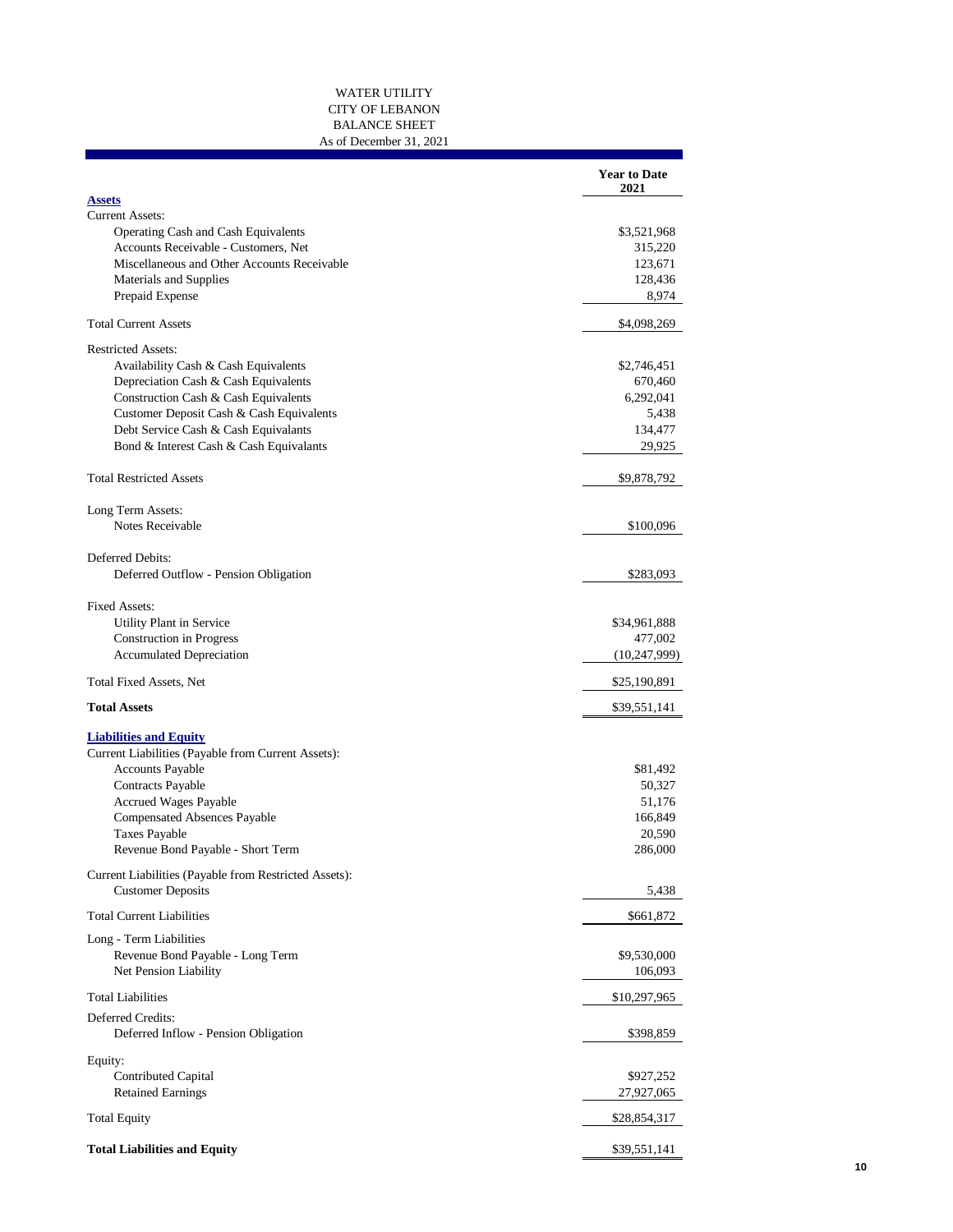#### WATER UTILITY CITY OF LEBANON STATEMENTS OF REVENUE, EXPENSES AND CHANGES IN RETAINED EARNINGS Year to Date - December 31, 2021

|                                                | <b>December</b><br>2021 | <b>Year to Date</b><br>2021 |
|------------------------------------------------|-------------------------|-----------------------------|
| <b>Operating Revenue:</b>                      |                         |                             |
| Residential                                    | \$194,086               | \$2,479,664                 |
| Commercial                                     | 110,168                 | 1,412,411                   |
| Industrial                                     | 28,129                  | 358,474                     |
| Fire Protection                                | 47,156                  | 539,000                     |
| <b>Availability Fees</b>                       | 10,000                  | 664,500                     |
| Reconnect / Disconnect Fees                    | 1,800                   | 23,200                      |
| Rent                                           | 1,252                   | 11,746                      |
| Inspection/Connection Fees                     | 7,004                   | 53,522                      |
| <b>Late Penalties</b>                          | 2,080                   | 24,843                      |
| Other                                          | 1,524                   | 69,988                      |
| Total                                          | \$403,199               | \$5,637,348                 |
| <b>Operating Expenses:</b>                     |                         |                             |
| Source of Supply / Transmission:               |                         |                             |
| Salaries & Wages                               | \$24,160                | \$183,945                   |
| Fuel / Transportation                          | 2,995                   | 12,488                      |
| Chemicals                                      | 5,804                   | 51,345                      |
| Well Expense                                   | $\mathbf{0}$            | 1,043                       |
| Miscellaneous                                  | (4,244)                 | 42,779                      |
| Distribution                                   |                         |                             |
| Salaries & Wages                               | 30,062                  | 253,066                     |
| Fuel / Transportation                          | 1,874                   | 15,412                      |
| Materials & Supplies                           | 578                     | 36,656                      |
| Miscellaneous                                  | 463                     | 4,447                       |
| <b>Customer Accounts:</b>                      |                         |                             |
| Salaries & Wages                               | 8,882                   | 90,278                      |
| Materials & Supplies                           | 1,587                   | 8,515                       |
| <b>Bad Debt Expense</b>                        | $\theta$                | 12,275                      |
| Administrative & General                       |                         |                             |
| Salaries & Wages                               | 30,728                  | 319,904                     |
| <b>Employee Benefits</b>                       | (150, 978)              | 394,656                     |
| Office Supplies / Expense                      | 3,398                   | 73,640                      |
| <b>Outside Services</b>                        | 87,180                  | 350,006                     |
| <b>Regulatory Fees</b>                         | $\boldsymbol{0}$        | 4,440                       |
| Depreciation                                   | 64,095                  | 591,789                     |
| Insurance                                      | 67,119                  | 141,575                     |
| <b>Utilities</b>                               | 14,166                  | 158,779                     |
| Taxes                                          | 15,000                  | 66,620                      |
| Payment in Lieu of Taxes                       | 15,715                  | 188,581                     |
| General Maintenance Agreements                 | 6,545                   | 55,639                      |
| Lease Principal - New Building                 | $\mathbf{0}$            | 75,981                      |
| Lease - Copiers/Printers<br>Other              | 191<br>3,864            | 2,299<br>73,638             |
| <b>Total Operating Expenses</b>                | \$229,184               | \$3,209,796                 |
| <b>Operating Income (Loss)</b>                 | \$174,015               | \$2,427,552                 |
|                                                |                         |                             |
| <b>Nonoperating Revenue (Expenses):</b>        |                         |                             |
| Loss on Disposal of Asset                      | $(\$2,740)$             | $(\$23,196)$                |
| Interest Income                                | 2,514                   | 22,673                      |
| <b>Interest Expense</b>                        | (5,250)                 | (196, 991)                  |
| Total Nonoperating Revenue (Expenses)          | $(\$5,476)$             | (\$197,514)                 |
| <b>Net Income (Loss)</b>                       | \$168,539               | \$2,230,038                 |
| <b>Retained Earnings - Beginning of Period</b> | 27,758,526              | 25,697,027                  |
| <b>Retained Earnings - End of Period</b>       | \$27,927,065            | \$27,927,065                |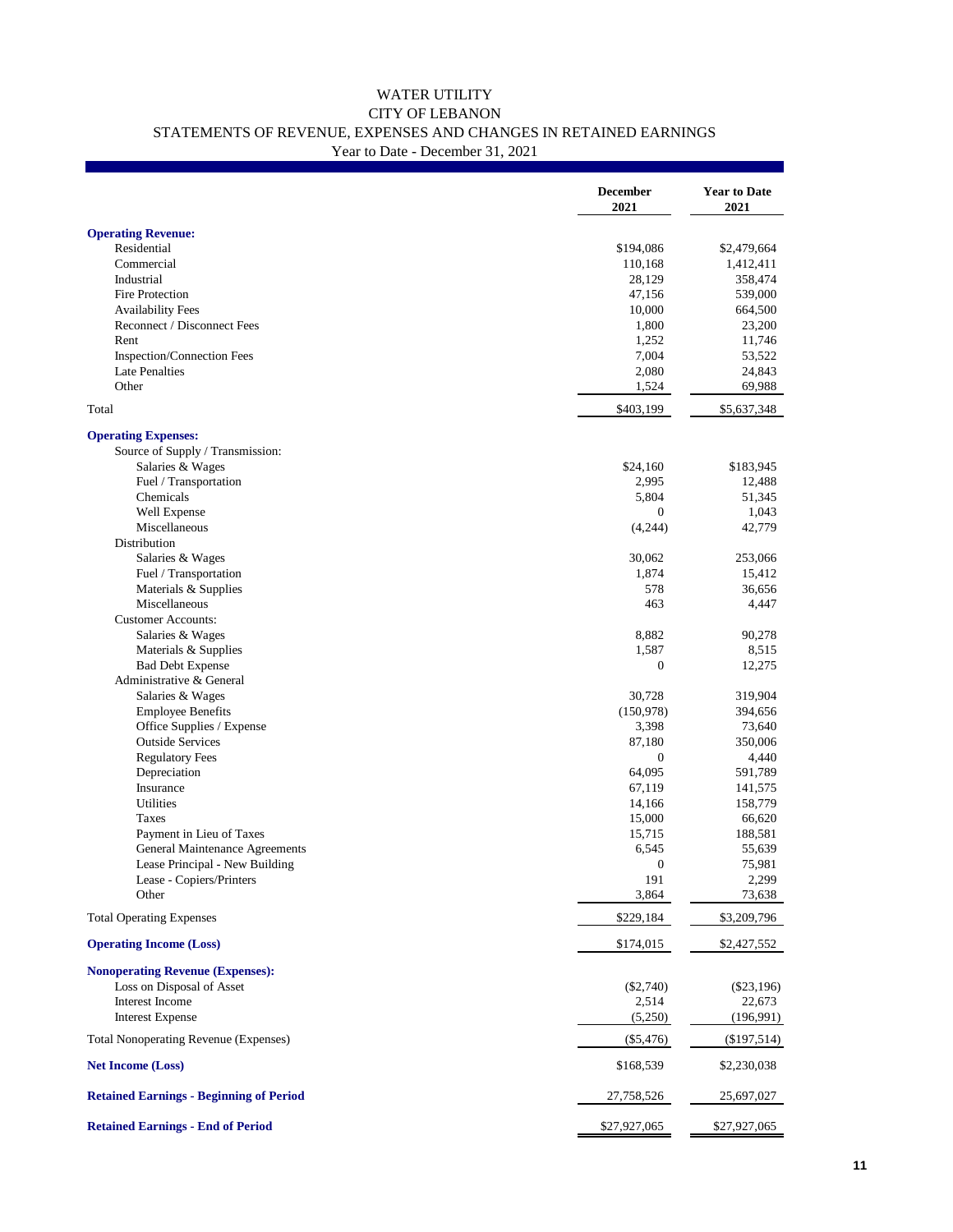#### WATER UTILITY CITY OF LEBANON CASH FLOW As of December 31, 2021

|                                                                    | <b>December</b><br>2021 | <b>Year to Date</b><br>2021 |
|--------------------------------------------------------------------|-------------------------|-----------------------------|
| <b>Cash Flow From Operating Activities:</b>                        |                         |                             |
| Operating Income (Loss)                                            | \$174,015               | \$2,427,552                 |
| Adjustments To Reconcile Operating Income To                       |                         |                             |
| Net Cash Provided By Operating Activities:                         |                         |                             |
| Depreciation & Amortization                                        | 64,095                  | 591,789                     |
| Pension Expense - GASB 68/71                                       | (246, 925)              | (246, 925)                  |
| <b>Bad Debt Expense</b>                                            | $\boldsymbol{0}$        | 12,275                      |
| (Increase) Decrease in Assets:                                     |                         |                             |
|                                                                    |                         |                             |
| Accounts Receivable - Customer                                     | 8,819                   | (17, 121)                   |
| Accounts Receivable - Other                                        | 15,374                  | (123, 505)                  |
| Notes Receivable - Telecom                                         | 100,000                 | 100,000                     |
| Inventory - Materials & Supplies                                   | 317                     | 8,177                       |
| Prepaid Expense                                                    | (8,974)                 | (869)                       |
| Increase (Decrease) in Liabilities:                                |                         |                             |
| <b>Accounts Payable</b>                                            | 58,391                  | 21,211                      |
| <b>Contracts Payable</b>                                           | 50,327                  | (4,609)                     |
| <b>Customer Deposits Payable</b>                                   | 75                      | 657                         |
| Wages & FICA Payable                                               | 51,176                  | 8,161                       |
| <b>Compensated Absences Payable</b>                                | 1,361                   | (3,564)                     |
| <b>Taxes Payable</b>                                               | (358)                   | 3,318                       |
| <b>Interest Payable</b>                                            | (26,270)                | $\overline{0}$              |
| Net Cash Provided (Used) By Operating Activities                   | \$241,423               | \$2,776,547                 |
| <b>Cash Flow From Investing Activities:</b>                        |                         |                             |
| Interest on Investments                                            | \$2,514                 | \$22,673                    |
|                                                                    |                         |                             |
| Net Cash Provided (Used) By Investing Activities                   | \$2,514                 | \$22,673                    |
| <b>Cash Flows From Capital And Related Financing Activities:</b>   |                         |                             |
| Principal Received from SRF Loan                                   | \$0                     | \$6,735,000                 |
| Principal Paid on Revenue Bonds                                    | (71,000)                | (141,000)                   |
| Interest on Revenue Bonds & Lease                                  | (5,250)                 | (196,991)                   |
| Acquisition and Construction of Capital Assets                     | (124, 969)              | (2,822,249)                 |
| Net Cash Provided (Used) By Capital & Related Financing Activities | $(\$201,219)$           | \$3,574,760                 |
| <b>Net Increase (Decrease) in Cash and Cash Equivalents</b>        | \$42,718                | \$6,373,980                 |
| <b>Cash and Cash Equivalents - Beginning of Period</b>             | 13,358,042              | 7,026,780                   |
| <b>Cash and Cash Equivalents - End of Period</b>                   | \$13,400,760            | \$13,400,760                |
| <b>Check Total - Ending Cash Per Books</b>                         | \$13,400,760            | \$13,400,760                |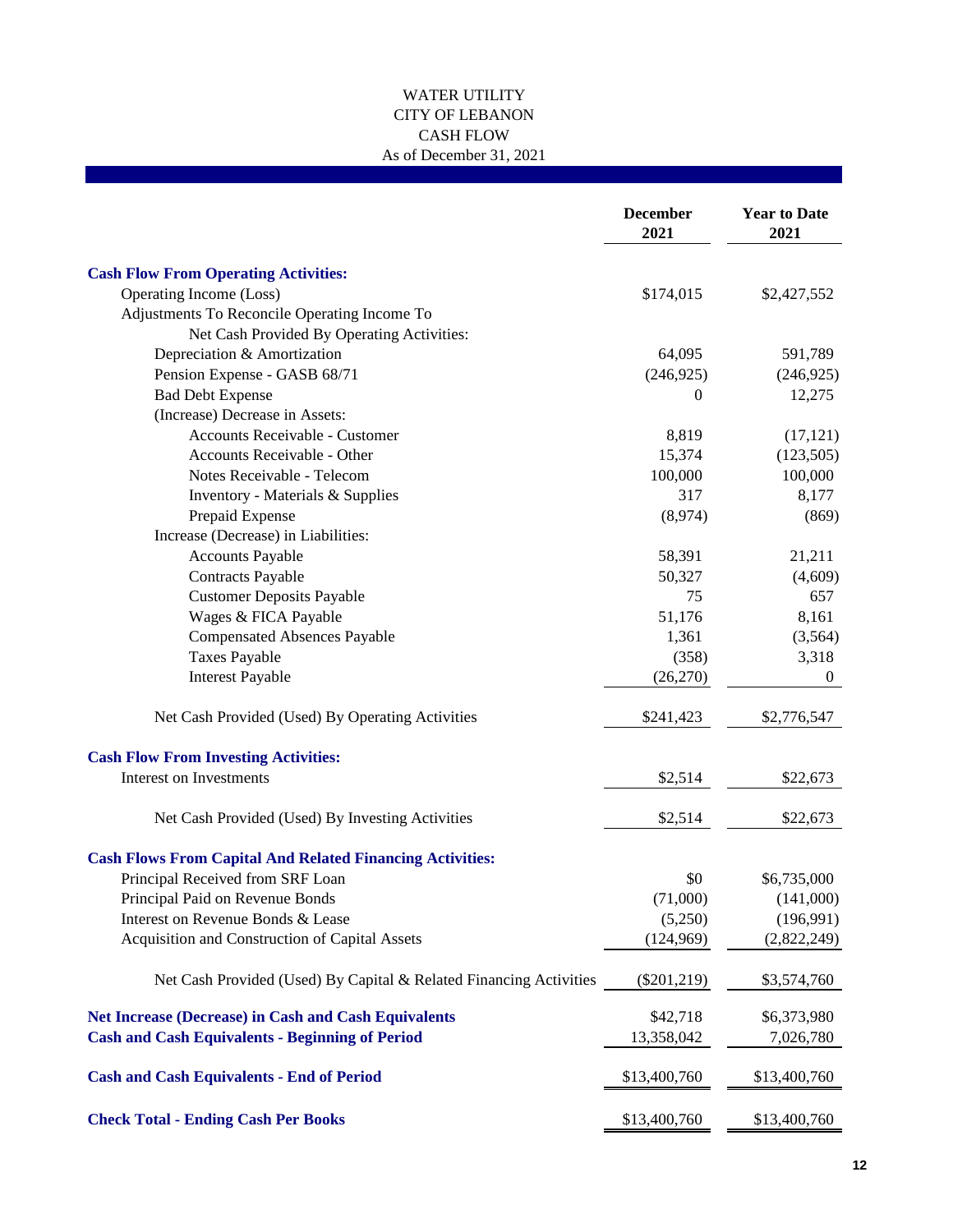## Budget to Actual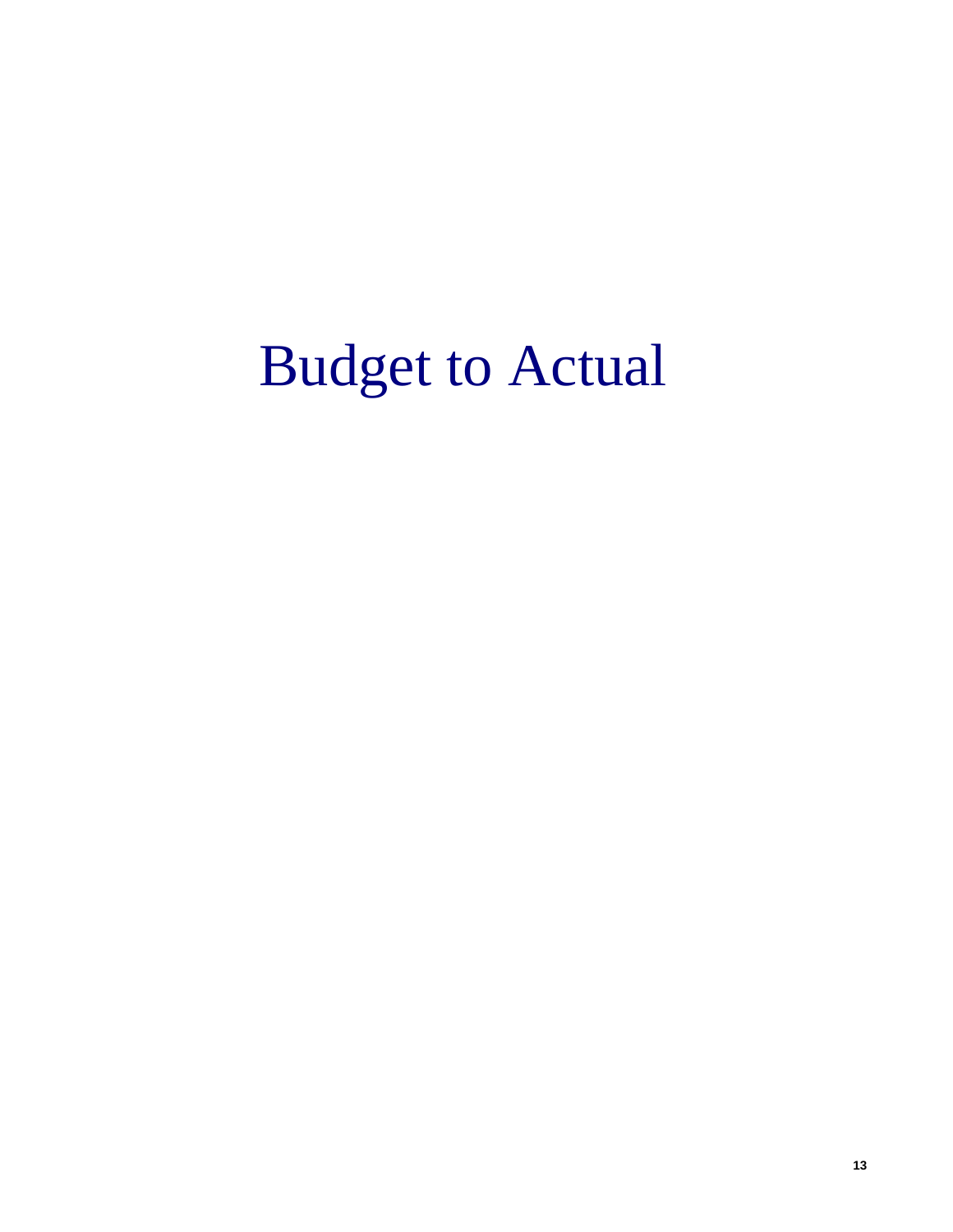#### WATER UTILITY CITY OF LEBANON BUDGET TO ACTUAL As of December 31, 2021

|                                       | <b>Budget</b><br>2021 | <b>Year to Date</b><br><b>December</b> | <b>Variance</b> |
|---------------------------------------|-----------------------|----------------------------------------|-----------------|
| <b>Operating Revenues</b>             |                       |                                        |                 |
| Residential                           | 2,495,298             | 2,479,664                              | (15, 634)       |
| Commercial                            | 1,401,437             | 1,412,411                              | 10,974          |
| Industrial                            | 302,611               | 358,474                                | 55,863          |
| <b>Fire Protection</b>                | 533,713               | 539,000                                | 5,287           |
| <b>Availability Fees</b>              | 153,000               | 664,500                                | 511,500         |
| Rent                                  | 11,339                | 11,746                                 | 407             |
| <b>Late Penalties</b>                 | 12,495                | 24,843                                 | 12,348          |
| <b>Total Operating Revenue</b>        | 4,909,893             | 5,490,638                              | 580,745         |
| <b>Other Revenue</b>                  |                       |                                        |                 |
| Other                                 | 60,102                | 146,710                                | 86,608          |
| <b>Total Other Revenue</b>            | 60,102                | 146,710                                | (86, 608)       |
| <b>Total Revenue (less Interest)</b>  | 4,969,995             | 5,637,348                              | 667,353         |
| <b>Purchased Services</b>             |                       |                                        |                 |
| <b>Engineering Fees</b>               | 48,800                | 56,253                                 | 7,453           |
| <b>Accounting Fees</b>                | 24,750                | 4,902                                  | (19, 848)       |
| <b>Legal Fees</b>                     | 35,419                | 48,901                                 | 13,482          |
| <b>Contractual Services - Testing</b> | 12,742                | 15,946                                 | 3,204           |
| Contractual Services - IT             | 100,772               | 96,219                                 | (4, 553)        |
| Contractual Services - Other          | 238,549               | 121,788                                | (116,761)       |
| Telephone Expense                     | 14,541                | 16,243                                 | 1,702           |
| <b>Utilities</b>                      | 163,362               | 158,779                                | (4,583)         |
| <b>Total Purchased Services</b>       | 638,935               | 519,031                                | (119,904)       |
| <b>Wages &amp; Benefits</b>           |                       |                                        |                 |
| Salaries WT                           | 174,242               | 183,945                                | 9,703           |
| Salaries WD                           | 208,184               | 234,266                                | 26,082          |
| <b>Meter Reading</b>                  | 55,630                | 62,004                                 | 6,374           |
| <b>Billing Salaries</b>               | 38,140                | 28,274                                 | (9,866)         |
| <b>Administrative Salaries</b>        | 174,936               | 174,280                                | (656)           |
| <b>Office Salaries</b>                | 127,548               | 145,624                                | 18,076          |
| Line Locating                         | 21,781                | 18,800                                 | (2,981)         |
| Sick/Vacation Leave                   | 125,557               | 133,933                                | 8,376           |
| <b>FICA Taxes</b>                     | 66,219                | 70,355                                 | 4,136           |
| Pension                               | 269,531               | (92,670)                               | (362, 201)      |
| Group Insurance                       | 293,921               | 282,027                                | (11, 894)       |
| <b>Total Wages &amp; Benefits</b>     | 1,555,689             | 1,240,838                              | (314, 851)      |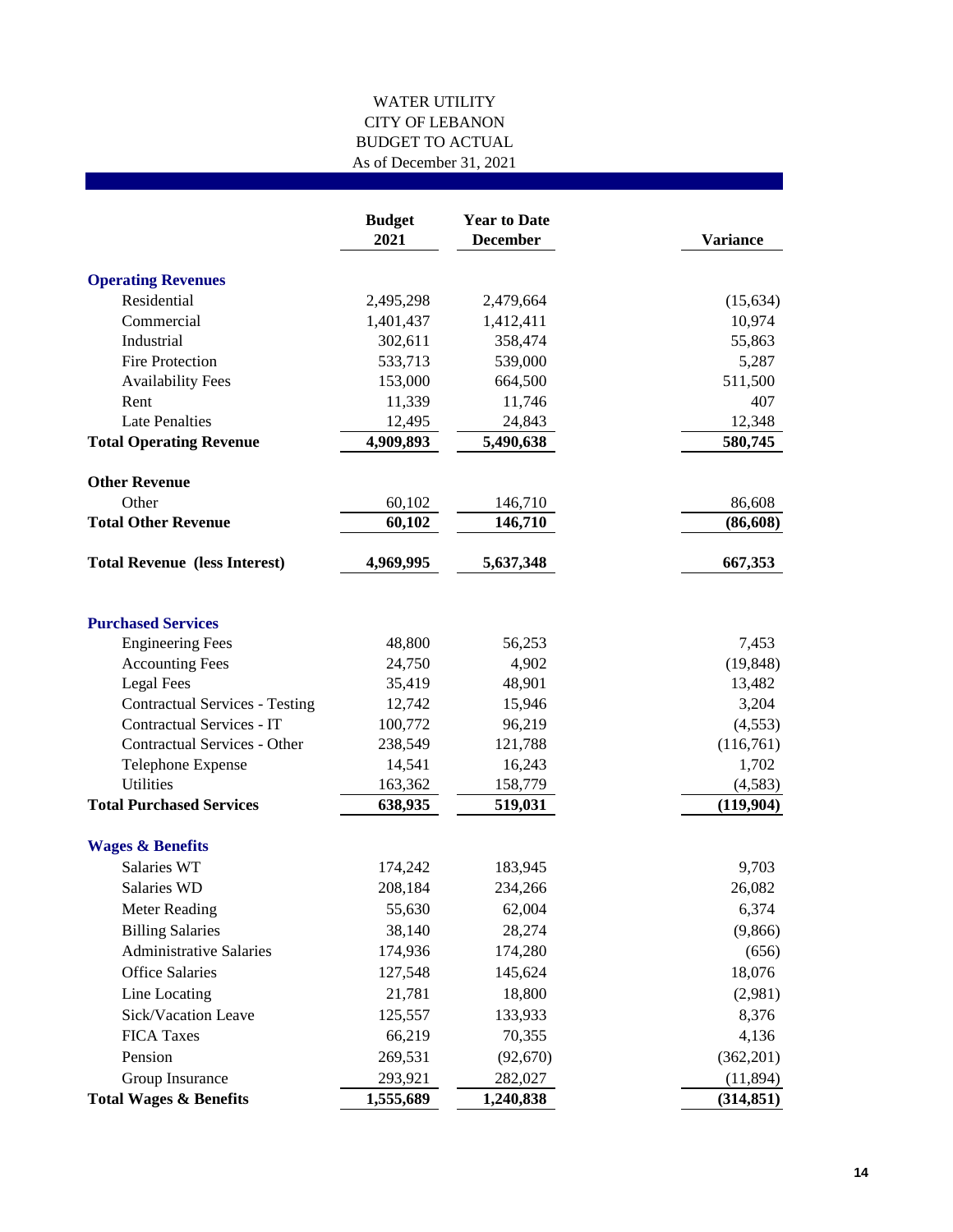#### WATER UTILITY CITY OF LEBANON BUDGET TO ACTUAL As of December 31, 2021

|                                               | <b>Budget</b><br>2021 | <b>Year to Date</b><br><b>December</b> | Variance         |
|-----------------------------------------------|-----------------------|----------------------------------------|------------------|
| <b>Operating Supplies &amp; Expense</b>       |                       |                                        |                  |
| Chemicals                                     | 55,141                | 51,345                                 | (3,796)          |
| Materials & Supplies                          | 21,570                | 35,899                                 | 14,329           |
| Meter Expense                                 | 12,136                | 8,515                                  | (3,621)          |
| Meter Repair & Maintenance                    | 1,500                 | $\boldsymbol{0}$                       | (1,500)          |
| Office Supplies                               | 10,867                | 12,195                                 | 1,328            |
| <b>Janitorial Services</b>                    | 5,881                 | 5,997                                  | 116              |
| <b>Interior Landscaping</b>                   | 177                   | 0                                      | (177)            |
| <b>Exterior Landscaping</b>                   | 2,509                 | 1,967                                  | (542)            |
| Sand / Gravel / Pavement                      | 7,057                 | 6,041                                  | (1,016)          |
| <b>SCADA</b>                                  | 0                     | 11,776                                 | 11,776           |
| Safety Equipment                              | 303                   | 3,320                                  | 3,017            |
| Miscellaneous Equipment                       | 6,594                 | 4,619                                  | (1,975)          |
| <b>Tools</b>                                  | 5,105                 | 1,703                                  | (3,402)          |
| Transportation                                | 23,633                | 30,408                                 | 6,775            |
| Insurance                                     | 66,678                | 141,575                                | 74,897           |
| <b>Regulatory Expense</b>                     | 5,284                 | 4,440                                  | (844)            |
| Well Expense                                  | 2,350                 | 1,043                                  | (1,307)          |
| Dues & Subscriptions                          | 14,908                | 8,417                                  | (6,491)          |
| Promotional Expense                           | 4,180                 | $\mathbf{0}$                           | (4,180)          |
| <b>Employee Recognition</b>                   | 930                   | 1,011                                  | 81               |
| <b>Bad Debt Expense</b>                       | 12,275                | 12,275                                 | $\boldsymbol{0}$ |
| Postage                                       | 2,041                 | 1,395                                  | (646)            |
| Conferences & Training                        | 26,080                | 15,577                                 | (10, 503)        |
| Uniforms - Cleaning                           | 14,904                | 12,888                                 | (2,016)          |
| General Maintenance                           | 45,245                | 39,882                                 | (5,363)          |
| Computer Equipment                            | 11,355                | 1,598                                  | (9,757)          |
| Software Expense                              | 10,213                | 9,655                                  | (558)            |
| Maintenance Agreements                        | 71,026                | 55,639                                 | (15, 387)        |
| Payment in Lieu of Taxes                      | 186,884               | 188,581                                | 1,697            |
| Depreciation                                  | 473,375               | 591,789                                | 118,414          |
| Gross Income Tax                              | 59,640                | 66,500                                 | 6,860            |
| <b>Lease Rental Payments</b>                  | 75,981                | 75,981                                 | 0                |
| Lease - Copiers/Printers                      | 5,580                 | 2,299                                  | (3,281)          |
| Bank Fees - Credit Card                       | 46,684                | 26,260                                 | (20, 424)        |
| Miscellaneous                                 | 23,799                | 19,337                                 | (4, 462)         |
| <b>Total Operating Supplies &amp; Expense</b> | 1,311,885             | 1,449,927                              | 138,042          |
| <b>Total Expenses</b>                         | 3,506,509             | 3,209,796                              | (296,713)        |
| <b>Operating Income (Loss)</b>                | 1,463,486             | 2,427,552                              | 964,066          |
|                                               |                       |                                        |                  |
| <b>Interest</b>                               |                       |                                        |                  |
| <b>Interest Revenue</b>                       | 16,071                | 22,673                                 | 6,602            |
| <b>Interest Expense</b>                       | (201, 527)            | (196,991)                              | 4,536            |
| <b>Total Interest Revenue (Expense)</b>       | (185, 456)            | (174, 318)                             | 11,138           |
| <b>Extraordinary Items</b>                    |                       |                                        |                  |
| Gain on Sale of Assets                        | $\boldsymbol{0}$      | 0                                      | 0                |
| Loss on Sale of Assets                        | (108,000)             | (23, 196)                              | 84,804           |
| <b>Total Extraordinary Items</b>              | (108,000)             | (23,196)                               | 84,804           |
| <b>Net Margin</b>                             | 1,170,030             | 2,230,038                              | 1,060,008        |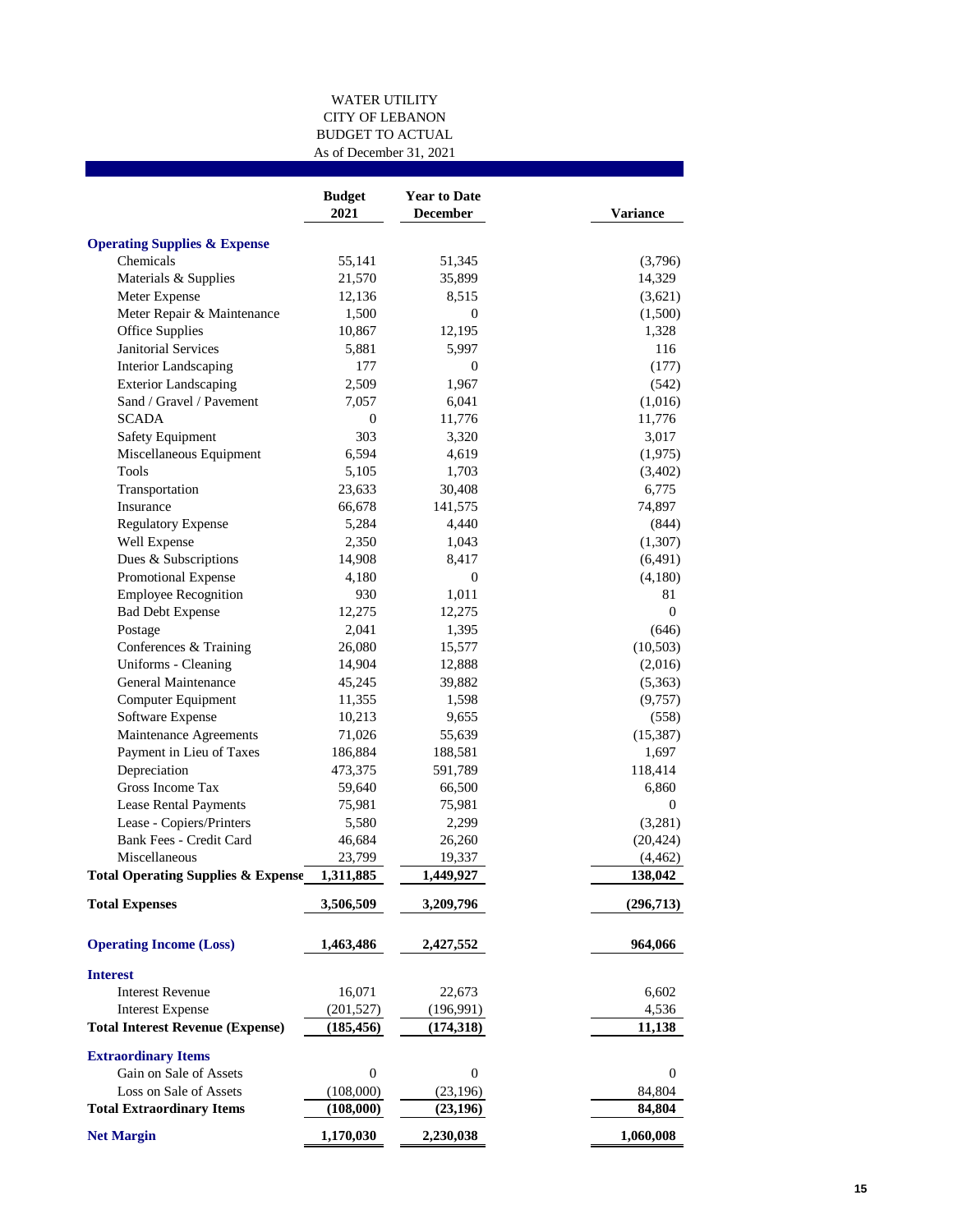## **WATER UTILITY 2021 Budget to Actual**

## **Capital Additions**

|                |                                                                                                                                                                     | <b>Budget</b> | <b>YTD</b><br><b>Dec-21</b> | <b>Variance</b> | Complete |
|----------------|---------------------------------------------------------------------------------------------------------------------------------------------------------------------|---------------|-----------------------------|-----------------|----------|
| $\mathbf{1}$   | <b>Abner Longley Water Storage Tank - 2MG</b><br>storage tank, booster station and water main.                                                                      | 4,200,000     | 298,045                     | (3,901,955)     |          |
| $\overline{2}$ | <b>Syracuse Drive - Replacing the water main along</b><br>Syracuse Drive. 3,800' of 6" main.                                                                        | 1,300,000     | 1,190,566                   | (109, 434)      |          |
| 3              | <b>Automated Meter Infrastructure - Annual</b><br>amount for meter replacements as needed.                                                                          | 234,000       | 221,461                     | (12, 539)       | X        |
| $\overline{4}$ | Property Purchase - Purchase property from Electric<br>for the Abner Longley Water Storage Tank Project.                                                            | 195,000       | 168,995                     | (26,005)        | X        |
| 5              | Williams Street Bridge Reroute - Bridge will be<br>reconstructed, existing waterline resides in the ridge deck.                                                     | 150,000       | 63,095                      | (86,905)        |          |
| 6              | <b>Facility Rehab and Other Projects -</b><br>Miscellaneous improvements as deemed necessary.                                                                       | 150,000       | 36,581                      | (113, 419)      |          |
| $\tau$         | Water Tower Asset Management Program - A<br>program to bring both towers in compliance with OSHA<br>and AWWA.                                                       | 125,000       |                             | (125,000)       |          |
| 8              | Case Backhoe - 2019 - This will replace two existing<br>backhoes (2004 John Deere and 2006 Case).                                                                   | 95,000        | 89,700                      | (5,300)         | X        |
| 9              | Well Improvement and Rehab - Program to<br>maintain and clean wells.                                                                                                | 70,000        |                             | (70,000)        |          |
| 10             | Water's Portion of the IT Budget - The estimated<br>cost to the Water Utility for IT Functions.                                                                     | 69,293        | 22,909                      | (46, 384)       |          |
| 11             | Perimeter Fence - Install fence around W/WW Ops<br>and WWTP. 4,000 linear feet.                                                                                     | 50,000        | 39,840                      | (10, 160)       | X        |
| 12             | Equipment Repair & Replacement - Misc.<br>repairs for equipment replacement.                                                                                        | 40,000        | 31,038                      | (8,962)         |          |
| 13             | Hydrant & Valve Rehab Work - Program to<br>repair or replace hydrants and valves as needed in the<br>system.                                                        | 20,000        | 5,925                       | (14,075)        |          |
| 14             | <b>Automatic Water Sales Technology - Allows for</b><br>credit card sales for bulk water at Sewer Maint. Garage.                                                    | 20,000        |                             | (20,000)        |          |
| 15             | <b>Water's Portion of Administration Vehicles -</b><br>Water's portion of administrative vehicle replacements in<br>agreement with our vehicle replacement program. |               |                             |                 |          |
| 16             | <b>Unbudgeted or Unable to Determine</b>                                                                                                                            |               | 654,094                     | 654,094         |          |
|                |                                                                                                                                                                     | 6,718,293     | 2,822,249                   | (3,896,044)     |          |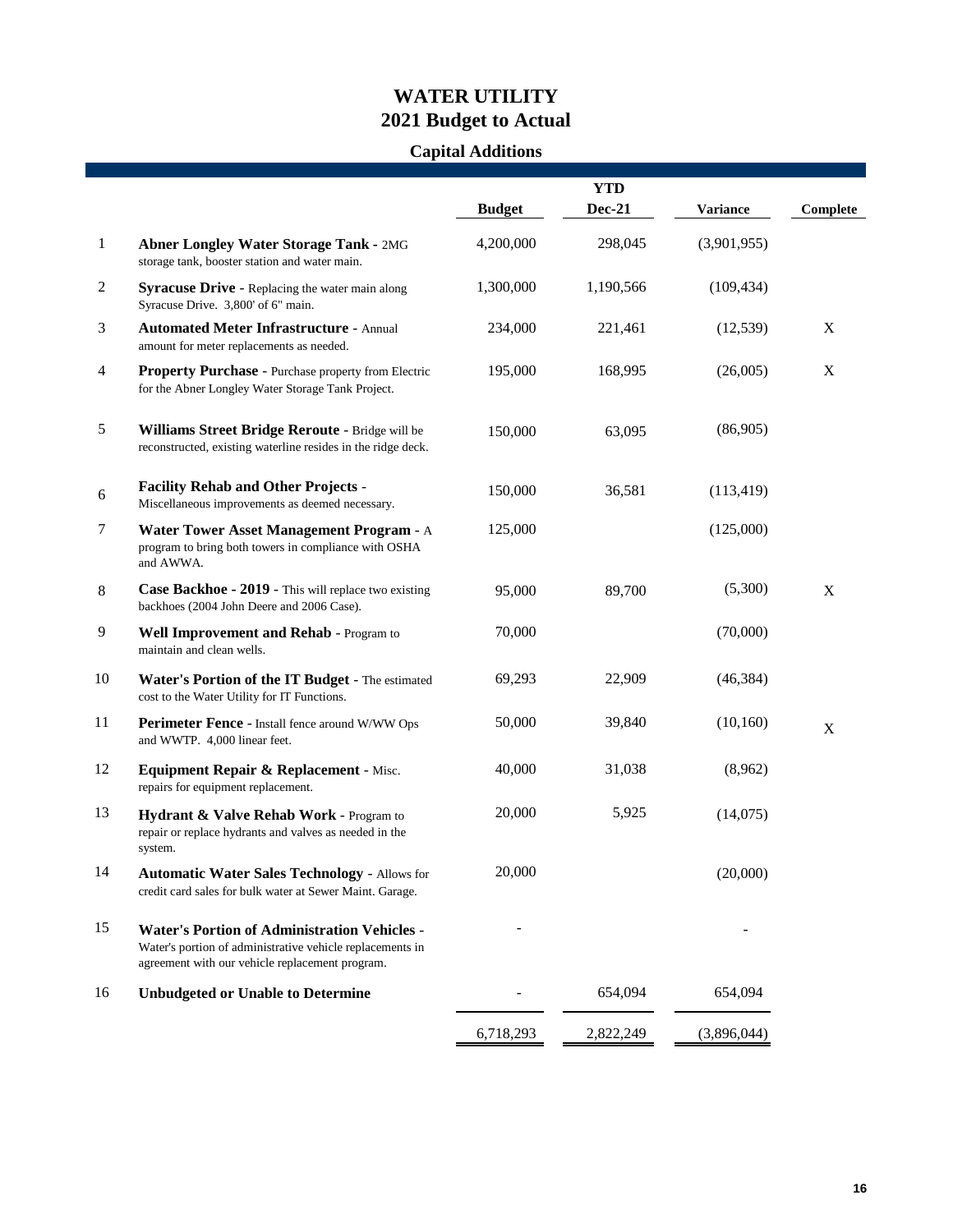## Lebanon Wastewater Utility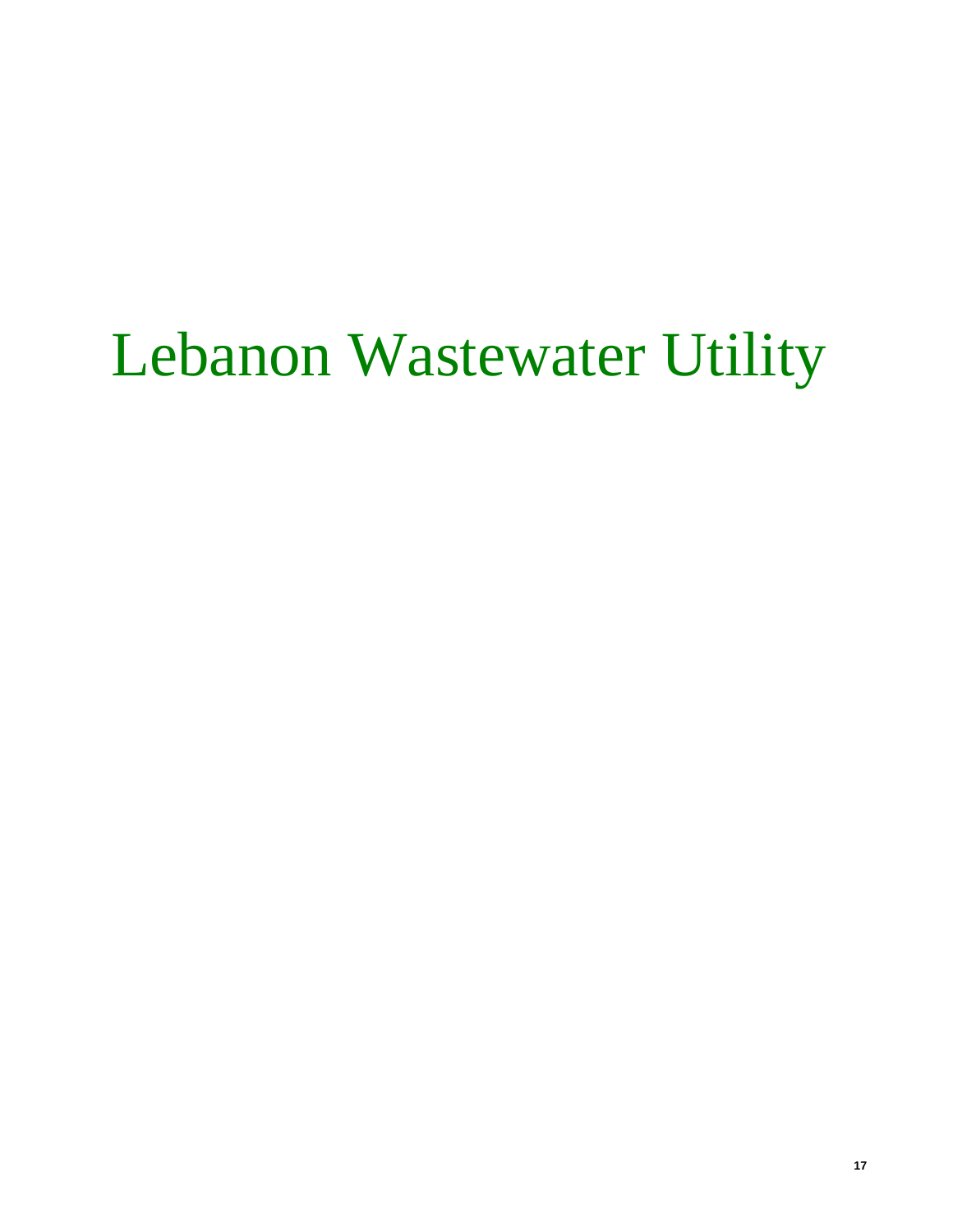#### WASTEWATER UTILITY CITY OF LEBANON BALANCE SHEET As of December 31, 2021

|                                                                             | <b>Year to Date</b><br>2021 |
|-----------------------------------------------------------------------------|-----------------------------|
| <b>Assets</b>                                                               |                             |
| <b>Current Assets:</b>                                                      |                             |
| Operating Cash and Cash Equivalents<br>Accounts Receivable - Customers, Net | \$2,840,617<br>267,164      |
| Accounts Receivable - Miscellaneous                                         | 163,519                     |
| Materials and Supplies                                                      | 8,952                       |
| Prepaid Expense                                                             | 11,633                      |
| <b>Total Current Assets</b>                                                 | \$3,291,885                 |
| <b>Restricted Assets:</b>                                                   |                             |
| Availability Cash & Cash Equivalents                                        | \$822,271                   |
| Improvement Cash & Cash Equivalents                                         | 1,987,724                   |
| Debt Service Cash & Cash Equivalents                                        | 920,433                     |
| Customer Deposits Cash & Cash Equivalents                                   | 1,193                       |
| Bond & Interest Cash & Cash Equivalents                                     | 6,592                       |
| <b>Total Restricted Assets</b>                                              | \$3,738,213                 |
| Long Term Assets:                                                           |                             |
| Notes Receivable - Telecom                                                  | \$100,096                   |
| Deferred Debits:<br>Deferred Loss on Refunding                              | \$7,192                     |
| Deferred Outflow - Pension Obligation                                       | 331,902                     |
| <b>Total Deferred Debits</b>                                                | \$339,094                   |
| <b>Fixed Assets:</b>                                                        |                             |
| Utility Plant in Service                                                    | \$53,006,670                |
| Construction in Progress                                                    | 418,680                     |
| <b>Accumulated Depreciation</b>                                             | (19, 558, 282)              |
| <b>Total Fixed Assets, Net</b>                                              | \$33,867,068                |
| <b>Total Assets</b>                                                         | \$41,336,356                |
| <b>Liabilities and Equity</b>                                               |                             |
| Current Liabilities (Payable from Current Assets):                          |                             |
| Accounts Payable                                                            | \$89,456                    |
| <b>Contracts Payable</b>                                                    | 29,788                      |
| Accrued Wages Payable                                                       | 53,776                      |
| <b>Compensated Absences Payable</b>                                         | 137,258                     |
| Revenue Bond Payable - Short Term                                           | 635,000                     |
| Current Liabilites (Payable from Restricted Assets):                        |                             |
| <b>Customer Deposits</b>                                                    | 1,193                       |
| <b>Total Current Liabilities</b>                                            | \$946,471                   |
| Long - Term Liabilities                                                     |                             |
| Revenue Bond Payable - Long Term                                            | \$11,335,000                |
| <b>Unamortized Bond Premium</b>                                             | 61,175                      |
| Net Pension Liability                                                       | 124,385                     |
| Total Long - Term Liabilities                                               | \$11,520,560                |
| <b>Total Liabilities</b>                                                    | \$12,467,031                |
| Deferred Credits:<br>Deferred Inflow - Pension Obligation                   | \$467,626                   |
| Equity:                                                                     |                             |
| Contributed Capital                                                         | \$2,642,131                 |
| <b>Retained Earnings</b>                                                    | 25,759,568                  |
| <b>Total Equity</b>                                                         | \$28,401,699                |
| <b>Total Liabilities and Equity</b>                                         | \$41,336,356                |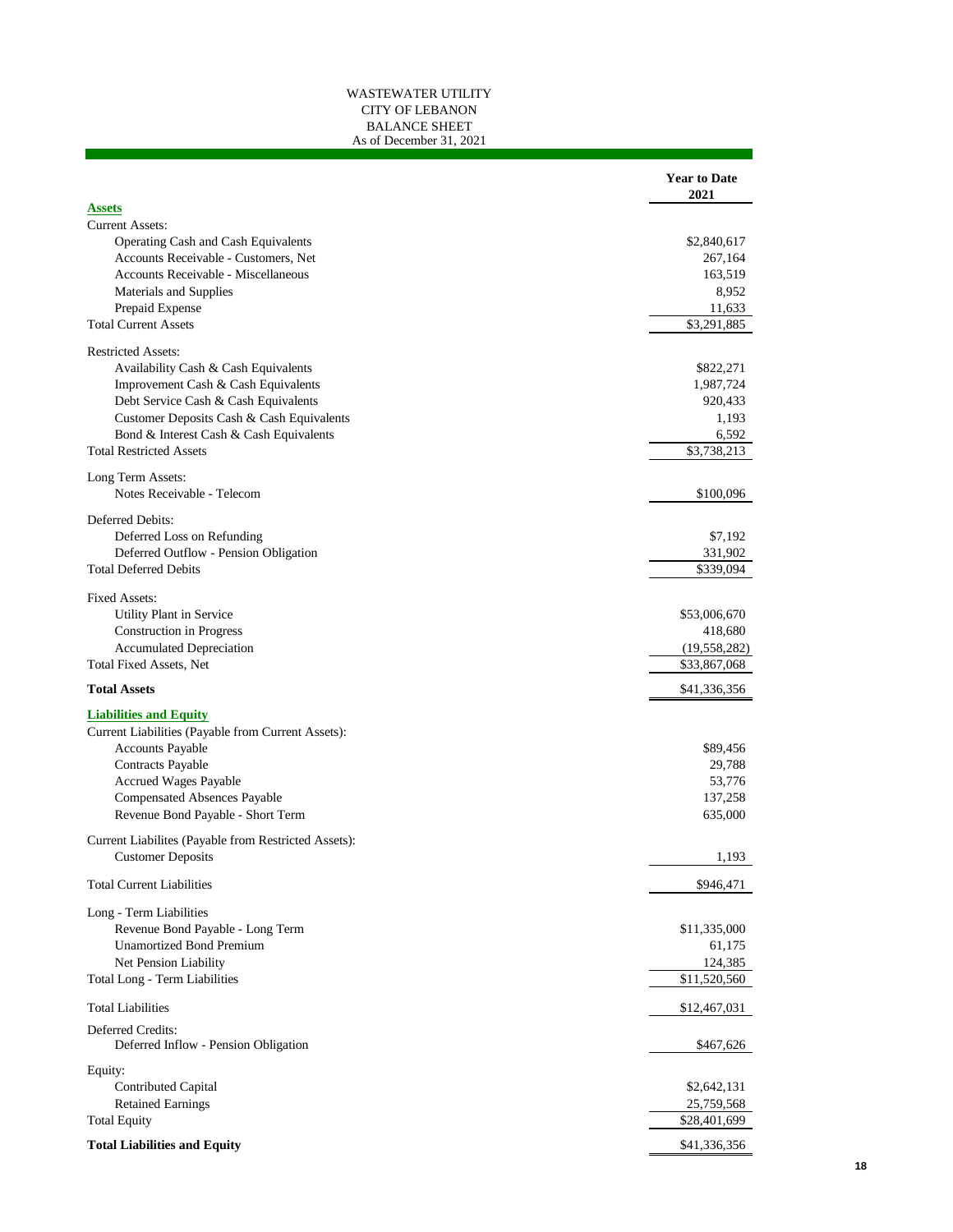### WASTEWATER UTILITY CITY OF LEBANON STATEMENTS OF REVENUE, EXPENSES AND CHANGES IN RETAINED EARNINGS

Year to Date - December 31, 2021

|                                                | <b>December</b><br>2021 | <b>Year to Date</b><br>2021 |
|------------------------------------------------|-------------------------|-----------------------------|
| <b>Operating Revenue:</b>                      |                         |                             |
| Residential                                    | \$232,132               | \$2,871,709                 |
| Commercial                                     | 154,662                 | 1,984,009                   |
| Industrial                                     | 28,158                  | 336,301                     |
| Surcharges                                     | 16,777                  | 138,852                     |
| <b>Availability Fees</b>                       | 4,756                   | 422,729                     |
| <b>Late Penalties</b>                          | 7,885                   | 95,923                      |
| <b>Inspection Fees</b>                         | 800                     | 6,100                       |
| Other                                          | 68,842                  | 100,715                     |
| Total                                          | \$514,012               | \$5,956,338                 |
| <b>Operating Expenses:</b>                     |                         |                             |
| Collection System:                             |                         |                             |
| Salaries & Wages                               | \$18,734                | \$210,163                   |
| Fuel & Transportation                          | 4,664                   | 6,411                       |
| Materials & Supplies                           | 876                     | 10,140                      |
| Other                                          | (4, 816)                | 13,833                      |
| Pumping Expense:                               |                         |                             |
| Salaries & Wages (Lab)                         | 5,724                   | 57,639                      |
| Treatment & Disposal:                          |                         |                             |
| Salaries & Wages                               | 29,788                  | 249,670                     |
| Fuel & Transportation                          | 1,041                   | 5,135                       |
| Sludge Removal                                 | 8,003                   | 80,142                      |
| Chemicals                                      | 5,106                   | 30,498                      |
| <b>Liftstation Expense</b>                     | 270                     | 6,514                       |
| Contractual                                    | 7,808                   | 73,086                      |
| Other                                          | 15,088                  | 37,593                      |
| <b>Customer Accounts:</b>                      |                         |                             |
| Salaries & Wages                               | 8,882                   | 90,278                      |
| Meter Expense                                  | 1,585                   | 13,083                      |
| <b>Bad Debt Expense</b>                        | $\boldsymbol{0}$        | 14,620                      |
| Administrative & General                       |                         |                             |
| Salaries & Wages                               | 32,317                  | 338,921                     |
| <b>Employee Benefits</b>                       | (257,985)               | 345,856                     |
| Office Supplies                                | 4,148                   | 75,338                      |
| <b>Outside Services</b>                        | 35,556                  | 237,939                     |
| Depreciation                                   | 85,930                  | 997,476                     |
| Amortization                                   | 1,440                   | $\theta$                    |
| Insurance                                      | 58,289                  | 110,500                     |
| Payment in lieu of Taxes                       | 23,365                  | 280,378                     |
| General Maintenance Agreements                 | 6,545                   | 60,928                      |
| Utilities                                      | 29,889                  | 284,390                     |
| <b>Regulatory Expense</b>                      | $\boldsymbol{0}$        | 9,500                       |
| Lease Principal - New Building                 | $\boldsymbol{0}$        | 75,981                      |
| Lease - Copiers/Printers                       | 191                     | 2,299                       |
| Other                                          | 5,035                   | 81,441                      |
| <b>Total Operating Expenses</b>                | \$127,473               | \$3,799,752                 |
| <b>Operating Income (Loss)</b>                 | \$386,539               | \$2,156,586                 |
| <b>Nonoperating Revenue (Expenses):</b>        |                         |                             |
| Loss on Sale of Asset                          | (\$174)                 | $(\$9,135)$                 |
| Interest Income                                | 2,513                   | 21,039                      |
| <b>Interest Expense</b>                        | (31,786)                | (416, 752)                  |
| <b>Total Nonoperating Revenue (Expenses)</b>   | $(\$29,447)$            | (\$404,848)                 |
| <b>Net Income (Loss)</b>                       | \$357,092               | \$1,751,738                 |
| <b>Retained Earnings - Beginning of Period</b> | 25,402,476              | 24,007,830                  |
| <b>Retained Earnings - End of Period</b>       | \$25,759,568            | \$25,759,568                |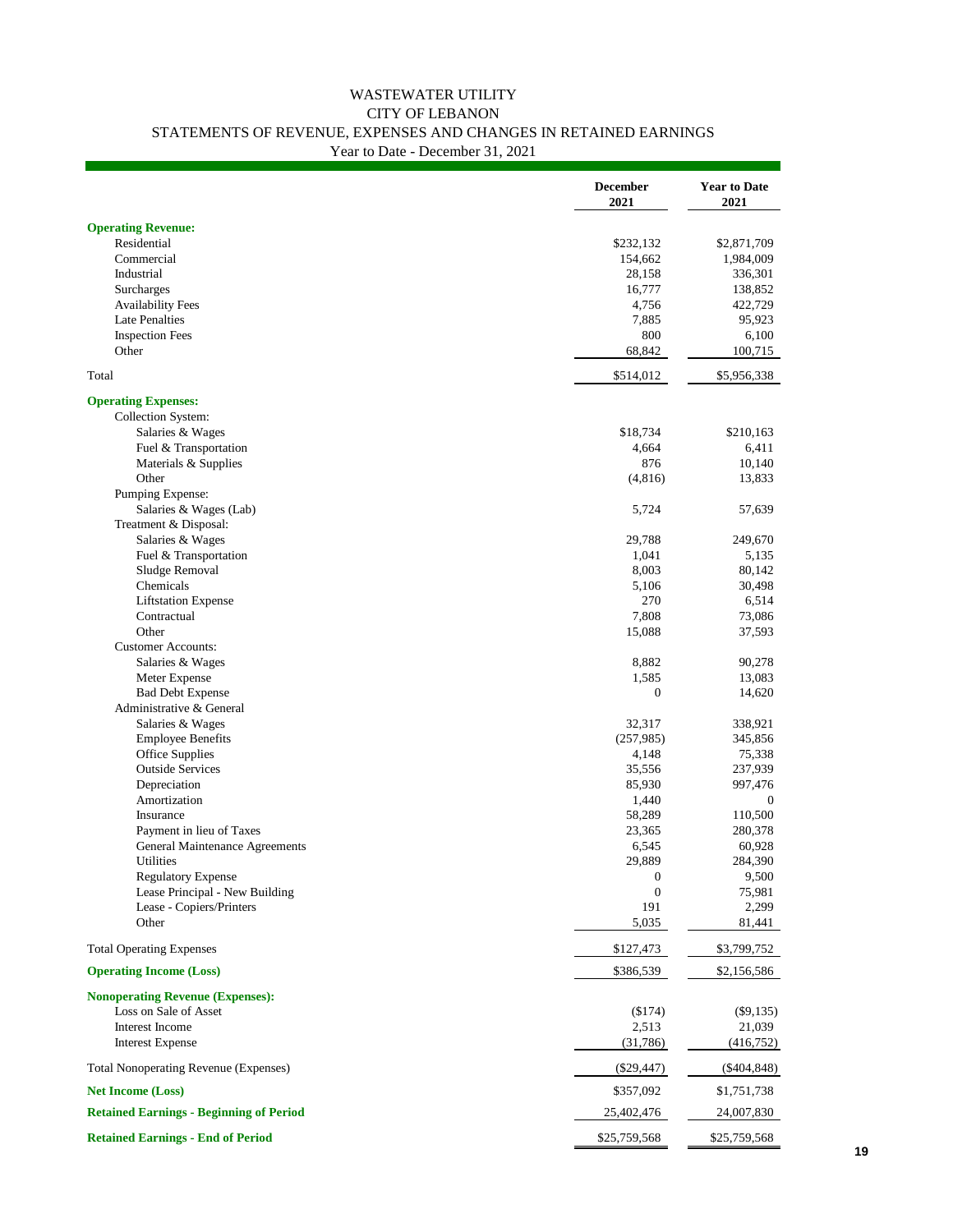#### WASTEWATER UTILITY CITY OF LEBANON CASH FLOW As of December 31, 2021

|                                                                    | <b>December</b><br>2021 | <b>Year to Date</b><br>2021 |
|--------------------------------------------------------------------|-------------------------|-----------------------------|
| <b>Cash Flow From Operating Activities:</b>                        |                         |                             |
| Operating Income                                                   | \$386,539               | \$2,156,586                 |
| Adjustments To Reconcile Operating Income To                       |                         |                             |
| Net Cash Provided By Operating Activities:                         |                         |                             |
| Depreciation & Amortization                                        | 85,799                  | 995,905                     |
| Pension Expense - GASB 68/71                                       | (364, 935)              | (364, 935)                  |
| <b>Bad Debt Expense</b>                                            | 0                       | 14,620                      |
| (Increase) Decrease in Assets:                                     |                         |                             |
| Accounts Receivable - Customer                                     | 17,213                  | 23,941                      |
| Accounts Receivable - Miscellaneous                                | (69, 414)               | (135, 859)                  |
| Notes Receivable - Telecom                                         | 100,000                 | 100,000                     |
| Inventory - Materials & Supplies                                   | 94                      | (3,137)                     |
| Prepaid Expense                                                    | (11, 633)               | (2,401)                     |
| Increase (Decrease) in Liabilities:                                |                         |                             |
| Accounts Payable                                                   | 56,381                  | 16,530                      |
| Contracts Payable                                                  | 29,788                  | 29,788                      |
| <b>Customer Deposits Payable</b>                                   | 89                      | (496)                       |
| Salary & Wages Payable                                             | 53,776                  | 6,585                       |
| <b>Compensated Absences Payable</b>                                | (211)                   | (35,575)                    |
| <b>Interest Payable</b>                                            | (170, 918)              | 0                           |
| Net Cash Provided (Used) By Operating Activities                   | \$112,568               | \$2,801,552                 |
| <b>Cash Flow From Investing Activities:</b>                        |                         |                             |
| Interest on Investments                                            | \$2,513                 | \$21,039                    |
| Net Cash Provided (Used) By Investing Activities                   | \$2,513                 | \$21,039                    |
| <b>Cash Flows From Capital And Related Financing Activities:</b>   |                         |                             |
| Principal Paid on Revenue Bonds                                    | $(\$315,000)$           | $(\$620,000)$               |
| Interest on Revenue Bonds & Lease                                  | (31,786)                | (416,752)                   |
| Acquisition and Construction of Capital Assets                     | (136, 250)              | (702,098)                   |
| Net Cash Provided (Used) By Capital & Related Financing Activities | $(*483,036)$            | (\$1,738,850)               |
| <b>Net Increase (Decrease) in Cash and Cash Equivalents</b>        | $(\$367,955)$           | \$1,083,741                 |
| <b>Cash and Cash Equivalents - Beginning of Period</b>             | 6,946,785               | 5,495,089                   |
| <b>Cash and Cash Equivalents - End of Period</b>                   | \$6,578,830             | \$6,578,830                 |
| <b>Check Total - Ending Cash Per Books</b>                         | \$6,578,830             | \$6,578,830                 |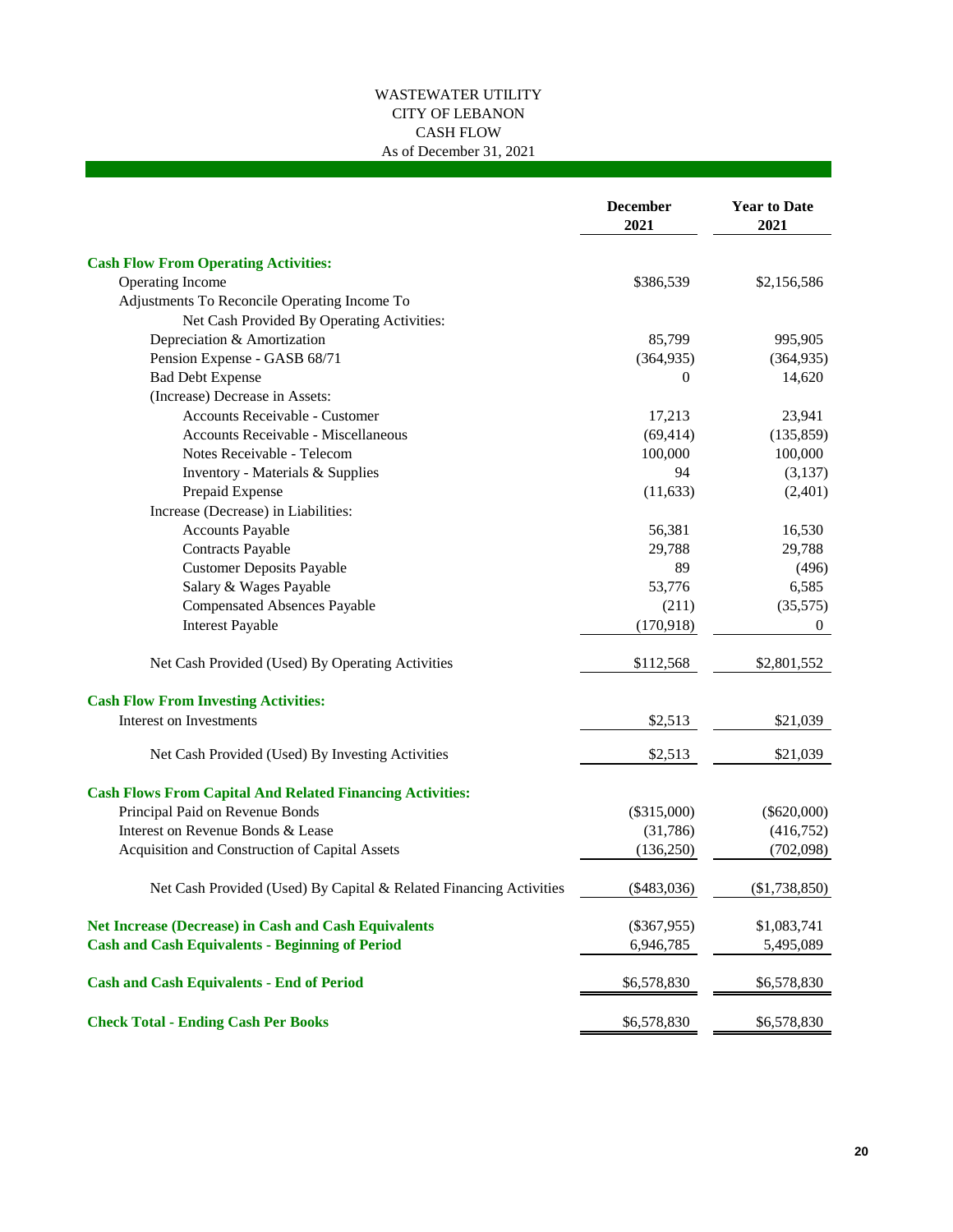## Budget To Actual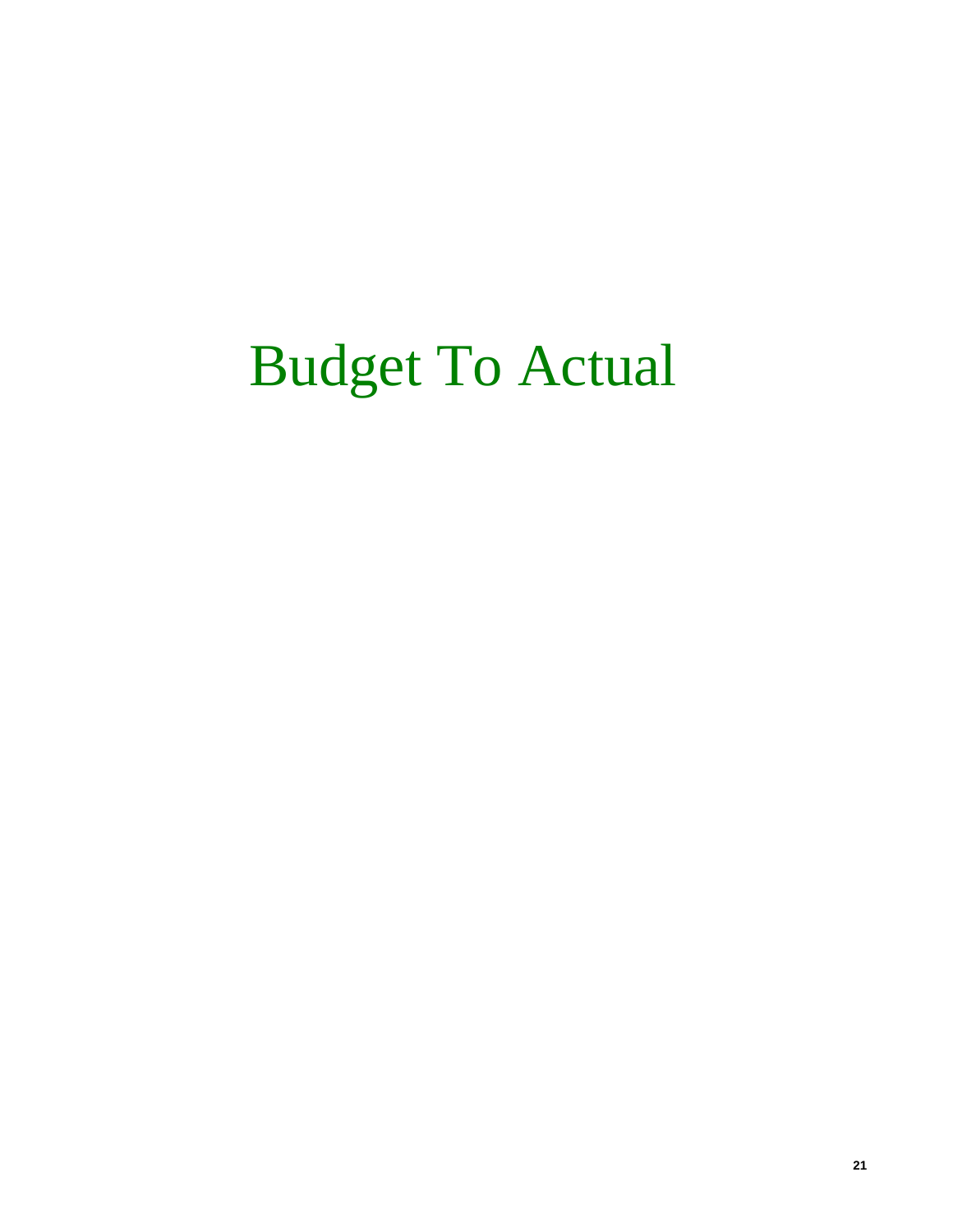#### WASTEWATER UTILITY CITY OF LEBANON BUDGET TO ACTUAL As of December 31, 2021

|                                                                    | <b>Budget</b><br>2021 | <b>Year to Date</b><br><b>December</b> | <b>Variance</b> |
|--------------------------------------------------------------------|-----------------------|----------------------------------------|-----------------|
| <b>Operating Revenues</b>                                          |                       |                                        |                 |
| Residential                                                        | 2,974,598             | 2,871,709                              | (102, 889)      |
| Commercial                                                         | 2,070,114             | 1,984,009                              | (86, 105)       |
| Industrial                                                         | 388,831               | 336,301                                | (52, 530)       |
| <b>Availability Fees</b>                                           | 180,000               | 422,729                                | 242,729         |
| Surcharges                                                         | 160,793               | 138,852                                | (21, 941)       |
| <b>Inspection Fees</b>                                             | 6,018                 | 6,100                                  | 82              |
| <b>Late Penalties</b>                                              | 67,669                | 95,923                                 | 28,254          |
| <b>Total Operating Revenues</b>                                    | 5,848,023             | 5,855,623                              | 7,600           |
| <b>Other Revenues</b>                                              |                       |                                        |                 |
| Other                                                              | 27,129                | 100,715                                | 73,586          |
| <b>Total Other Revenue</b>                                         | 27,129                | 100,715                                | 73,586          |
| <b>Total Revenue (less Interest)</b>                               | 5,875,152             | 5,956,338                              | 81,186          |
|                                                                    |                       |                                        |                 |
| <b>Purchased Services</b>                                          |                       |                                        |                 |
| <b>Engineering Fees</b>                                            | 68,652                | 75,733                                 | 7,081           |
| <b>Accounting Fees</b>                                             | 24,750                | 6,277                                  | (18, 473)       |
| <b>Legal Fees</b>                                                  | 56,203                | 51,941                                 | (4,262)         |
| Contractual Services - Sludge Removal<br>Contractual Services - IT | 80,000                | 80,142                                 | 142             |
|                                                                    | 100,772               | 96,219                                 | (4, 553)        |
| Contractual Services - Other                                       | 290,549               | 73,086                                 | (217, 463)      |
| Telephone Expense<br><b>Utilities</b>                              | 16,181                | 14,011                                 | (2,170)         |
| <b>Total Purchased Services</b>                                    | 298,974               | 284,390                                | (14, 584)       |
|                                                                    | 936,081               | 681,799                                | (254, 282)      |
| <b>Wages &amp; Benefits</b>                                        |                       |                                        |                 |
| Salaries WWC                                                       | 212,699               | 210,163                                | (2,536)         |
| Salaries WWT                                                       | 224,541               | 249,670                                | 25,129          |
| <b>Meter Reading</b>                                               | 56,457                | 62,004                                 | 5,547           |
| Line Locating                                                      | 18,588                | 17,900                                 | (688)           |
| Mapping                                                            | 3,342                 | 1,117                                  | (2,225)         |
| <b>Billing Salaries</b>                                            | 38,140                | 28,274                                 | (9,866)         |
| <b>Laboratory Salaries</b>                                         | 65,935                | 57,639                                 | (8,296)         |
| <b>Administrative Salaries</b>                                     | 174,936               | 174,280                                | (656)           |
| <b>Office Salaries</b>                                             | 127,991               | 145,624                                | 17,633          |
| Vacation/Sick Leave                                                | 70,119                | 135,712                                | 65,593          |
| <b>FICA Taxes</b>                                                  | 79,673                | 81,098                                 | 1,425           |
| Pension                                                            | 195,135               | (184, 769)                             | (379, 904)      |
| Group Insurance                                                    | 321,722               | 312,749                                | (8,973)         |
| <b>Total Wages &amp; Benefits</b>                                  | 1,589,278             | 1,291,461                              | (297, 817)      |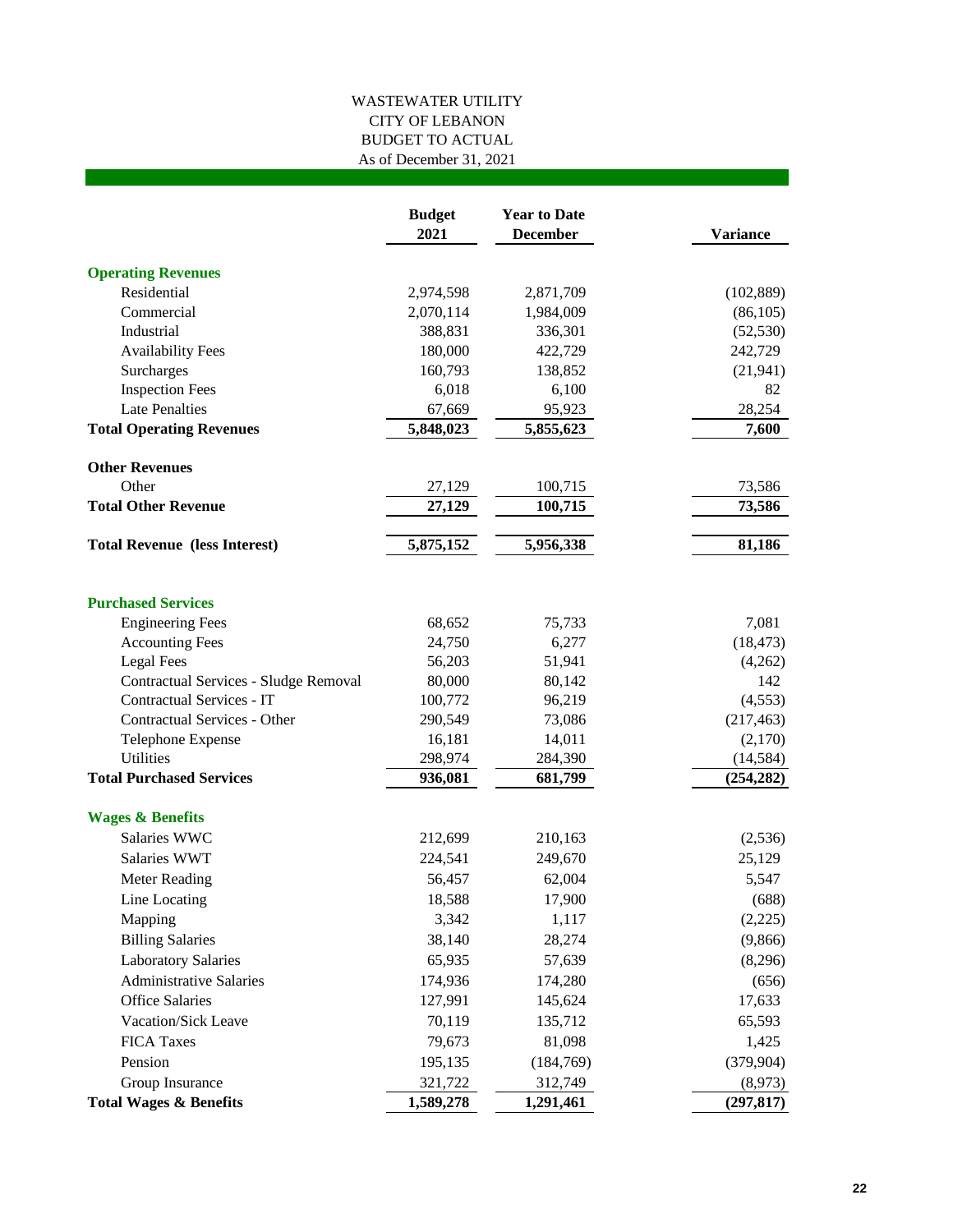#### WASTEWATER UTILITY CITY OF LEBANON BUDGET TO ACTUAL As of December 31, 2021

|                                               | <b>Budget</b><br>2021 | <b>Year to Date</b><br><b>December</b> | <b>Variance</b>  |
|-----------------------------------------------|-----------------------|----------------------------------------|------------------|
| <b>Operating Supplies &amp; Expense</b>       |                       |                                        |                  |
| Chemicals                                     | 36,538                | 30,498                                 | (6,040)          |
| Materials & Supplies                          | 2,856                 | 798                                    | (2,058)          |
| Lab                                           | 8,266                 | 9,342                                  | 1,076            |
| Liftstations                                  | 21,697                | 6,514                                  | (15, 183)        |
| Office Supplies                               | 9,075                 | 11,775                                 | 2,700            |
| <b>Janitorial Services</b>                    | 5,881                 | 5,997                                  | 116              |
| <b>Interior Landscaping</b>                   | 177                   | $\boldsymbol{0}$                       | (177)            |
| <b>Exterior Landscaping</b>                   | 2,509                 | 1,772                                  | (737)            |
| Meter Expense                                 | 3,937                 | 13,083                                 | 9,146            |
| Safety Equipment                              | 758                   | 271                                    | (487)            |
| <b>SCADA</b> Equipment                        | 7,476                 | 11,482                                 | 4,006            |
| Sand / Gravel / Pavement                      | 860                   | 490                                    | (370)            |
| Miscellaneous Equipment                       | 3,086                 | 1,194                                  | (1,892)          |
| General Maintenance                           | 44,868                | 53,082                                 | 8,214            |
| Transportation                                | 14,684                | 14,054                                 | (630)            |
| Computer Equipment                            | 11,355                | 4,057                                  | (7,298)          |
| Software Expense                              | 11,862                | 10,312                                 | (1,550)          |
| Maintenance Agreements                        | 75,851                | 60,928                                 | (14, 923)        |
| Insurance                                     | 61,697                | 110,500                                | 48,803           |
| Promotional Expense                           | 6,180                 | $\overline{0}$                         | (6,180)          |
| <b>Employee Recognition</b>                   | 930                   | 1,066                                  | 136              |
| <b>Regulatory Expense</b>                     | 11,305                | 9,500                                  | (1,805)          |
| <b>Bad Debt Expense</b>                       | 14,620                | 14,620                                 | 0                |
| Dues & Subscriptions                          | 14,608                | 8,583                                  | (6,025)          |
| Postage                                       | 1,999                 | 1,123                                  | (876)            |
| Conferences & Training                        | 26,080                | 17,981                                 | (8,099)          |
| Uniforms                                      | 15,587                | 14,571                                 | (1,016)          |
| Safety / Medical Expense                      | 4,163                 | 3,524                                  | (639)            |
| Payment in Lieu of Taxes                      | 268,158               | 280,378                                | 12,220           |
| Depreciation Expense                          | 842,327               | 997,476                                | 155,149          |
| <b>Amortization - Deferred Costs</b>          | 5,388                 | 0                                      | (5,388)          |
| Lease Rental Payments - Principal             | 75,981                | 75,981                                 | $\boldsymbol{0}$ |
| Lease - Copiers/Printers                      | 5,580                 | 2,299                                  | (3,281)          |
| Bank Fees - Credit Card                       | 46,630                | 26,260                                 | (20, 370)        |
| Miscellaneous                                 | 61,356                | 26,981                                 | (34, 375)        |
| <b>Total Operating Supplies &amp; Expense</b> | 1,724,325             | 1,826,492                              | 102,167          |
| <b>Total Expenses</b>                         | 4,249,684             | 3,799,752                              | (449, 932)       |
| <b>Operating Income (Loss)</b>                | 1,625,468             | 2,156,586                              | 531,118          |
| <b>Interest</b>                               |                       |                                        |                  |
| <b>Interest Revenue</b>                       | 14,491                | 21,039                                 | 6,548            |
| <b>Interest Expense</b>                       | (418, 324)            | (416, 752)                             | 1,572            |
| <b>Total Interest Revenue (Expense)</b>       | (403, 833)            | (395,713)                              | 8,120            |
| <b>Extraordinary Items</b>                    |                       |                                        |                  |
| Gain on Sale of Assets                        | $\mathbf{0}$          | 0                                      | $\boldsymbol{0}$ |
| Loss on Sale of Assets                        | (108,000)             | (9, 135)                               | 98,865           |
| <b>Total Extraordinary Items</b>              | (108,000)             | (9, 135)                               | 98,865           |
| <b>NET MARGIN</b>                             | 1,113,635             | 1,751,738                              | 638,103          |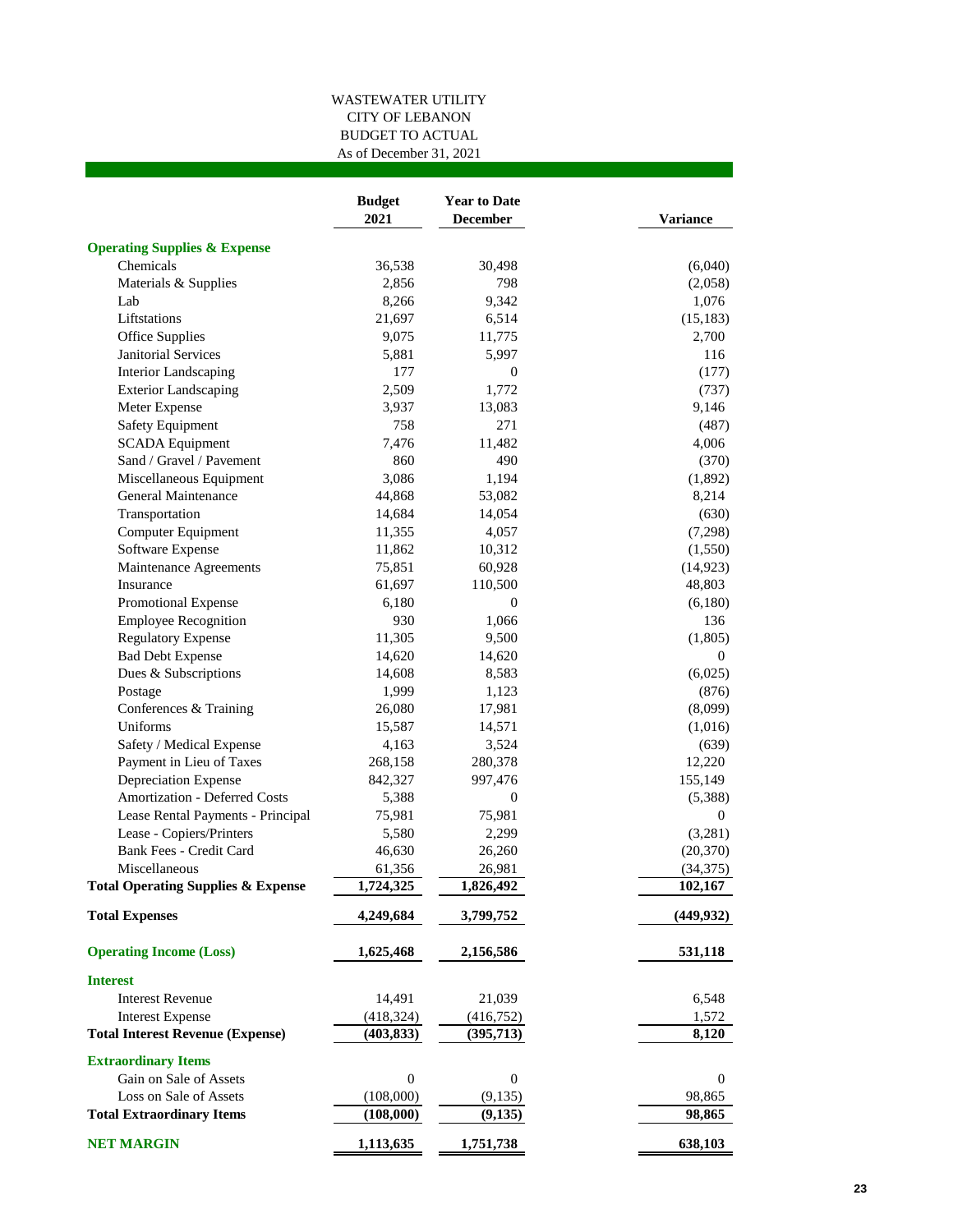## **WASTEWATER UTILITY 2021 Budget to Actual**

## **Capital Additions**

|                |                                                                                                                                                                               |                  | <b>YTD</b>    |                  |          |
|----------------|-------------------------------------------------------------------------------------------------------------------------------------------------------------------------------|------------------|---------------|------------------|----------|
|                |                                                                                                                                                                               | <b>Budget</b>    | <b>Dec-21</b> | <b>Variance</b>  | Complete |
| $\mathbf{1}$   | Line Repair/Replacement & Manhole Rehab<br>Program - Ongoing project to help reduce infiltration.                                                                             | 350,000          | 176,314       | (173, 686)       |          |
| $\overline{c}$ | <b>Automated Meter Infrastructure - Annual amount for</b><br>meter replacements as needed.                                                                                    | 234,000          | 218,463       | (15, 537)        | X        |
| 3              | Lift Station Repairs and Upgrades - Used for various<br>repairs and upgrades to the lift stations.                                                                            | 180,000          | 9,100         | (170,900)        |          |
| 4              | Sewer Maintenance Vehicle - Will replace vehicle #26.                                                                                                                         | 150,000          |               | (150,000)        |          |
| 5              | <b>Overall Wastewater Study - Study by BF&amp;S of the</b><br>overall Wastewater system.                                                                                      | 130,000          | 92,012        | (37,988)         |          |
| 6              | <b>Collection System Repairs and Upgrades - Used for</b><br>various repairs and upgrades in the collection system.                                                            | 125,000          |               | (125,000)        |          |
| 7              | Rebuild Old Clarifiers - Current clarifiers are 19 years<br>old. They are showing signs of wear and tear.                                                                     | 100,000          |               | (100,000)        |          |
| $\,8$          | Perimeter Fence - Install fence around W/WW Ops and<br>WWTP.                                                                                                                  | 100,000          | 39,840        | (60,160)         |          |
| 9              | Replace Roofs - WWTP garage, blower building and old<br>blower building.                                                                                                      | 80,000           |               | (80,000)         |          |
| 10             | <b>WWTP Repairs and Upgrades - Used for various</b><br>repairs and upgrades at WWTP.                                                                                          | 80,000           |               | (80,000)         |          |
| 11             | <b>Wastewater's Portion of the IT Budget - The</b><br>estimated cost to the Wastewater Utility for IT Functions.                                                              | 69,293           | 22,909        | (46, 384)        |          |
| 12             | Equipment Replacement - Replace equipment as<br>needed.                                                                                                                       | 60,000           | 11,479        | (48,521)         |          |
| 13             | Front Deck Mower - Used to mow around the clarifiers<br>and at the WWTP.                                                                                                      | 20,000           | 16,171        | (3,829)          | X        |
| 14             | Scum Pit Rebuild - Rebuild Scum pit and hoisting<br>ststem.                                                                                                                   | 15,000           | 9,161         | (5,839)          | X        |
| 15             | <b>Wastewater's Portion of Administration Vehicles -</b><br>Wastewater's portion of administrative vehicle replacements in<br>agreement with our vehicle replacement program. | $\boldsymbol{0}$ |               | $\boldsymbol{0}$ |          |
| 16             | <b>Unbudgeted or Unable to Determine</b>                                                                                                                                      | $\boldsymbol{0}$ | 106,649       | 106,649          |          |
|                |                                                                                                                                                                               | 1,693,293        | 702,098       | (991, 195)       |          |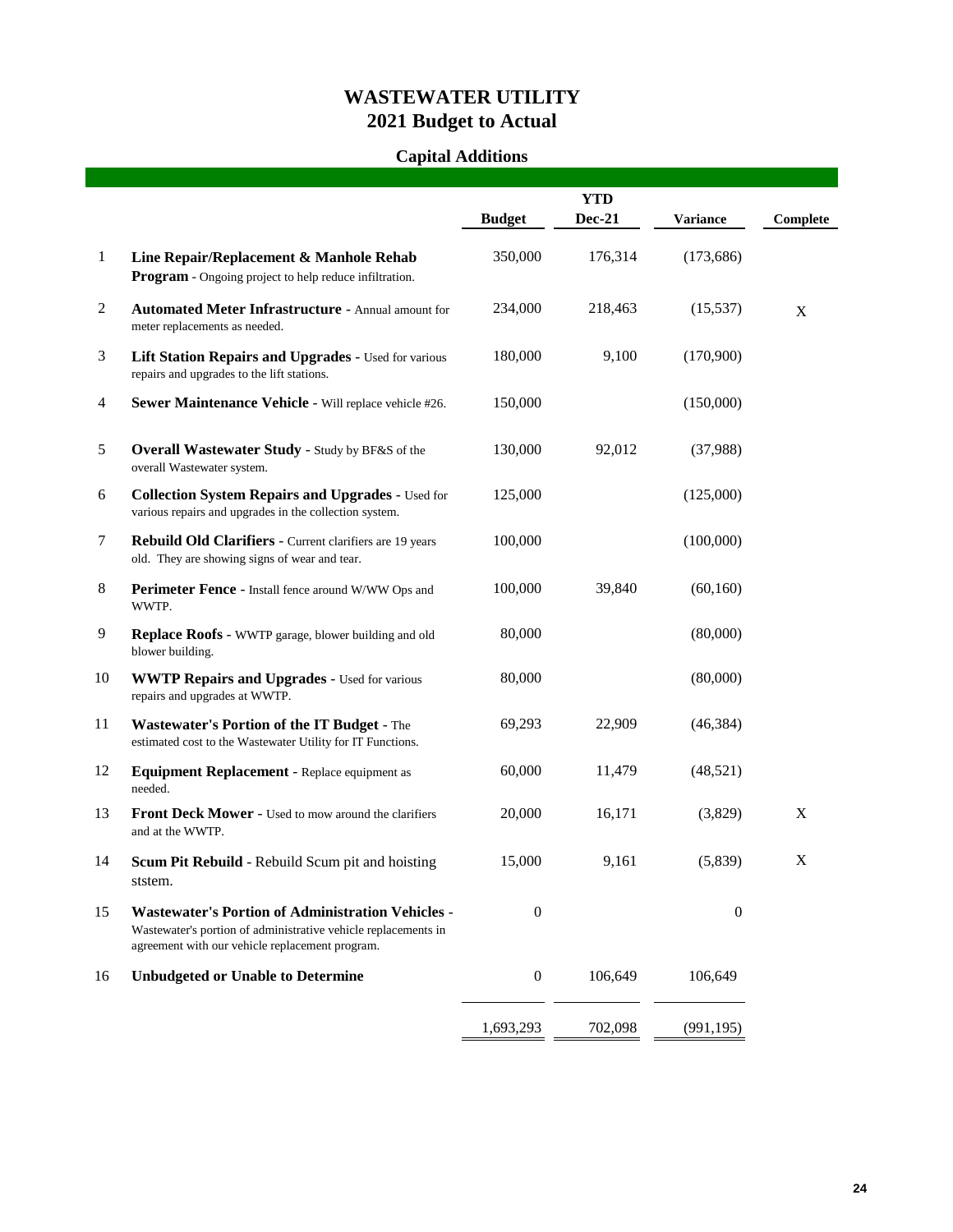## Lebanon Telecommunications Division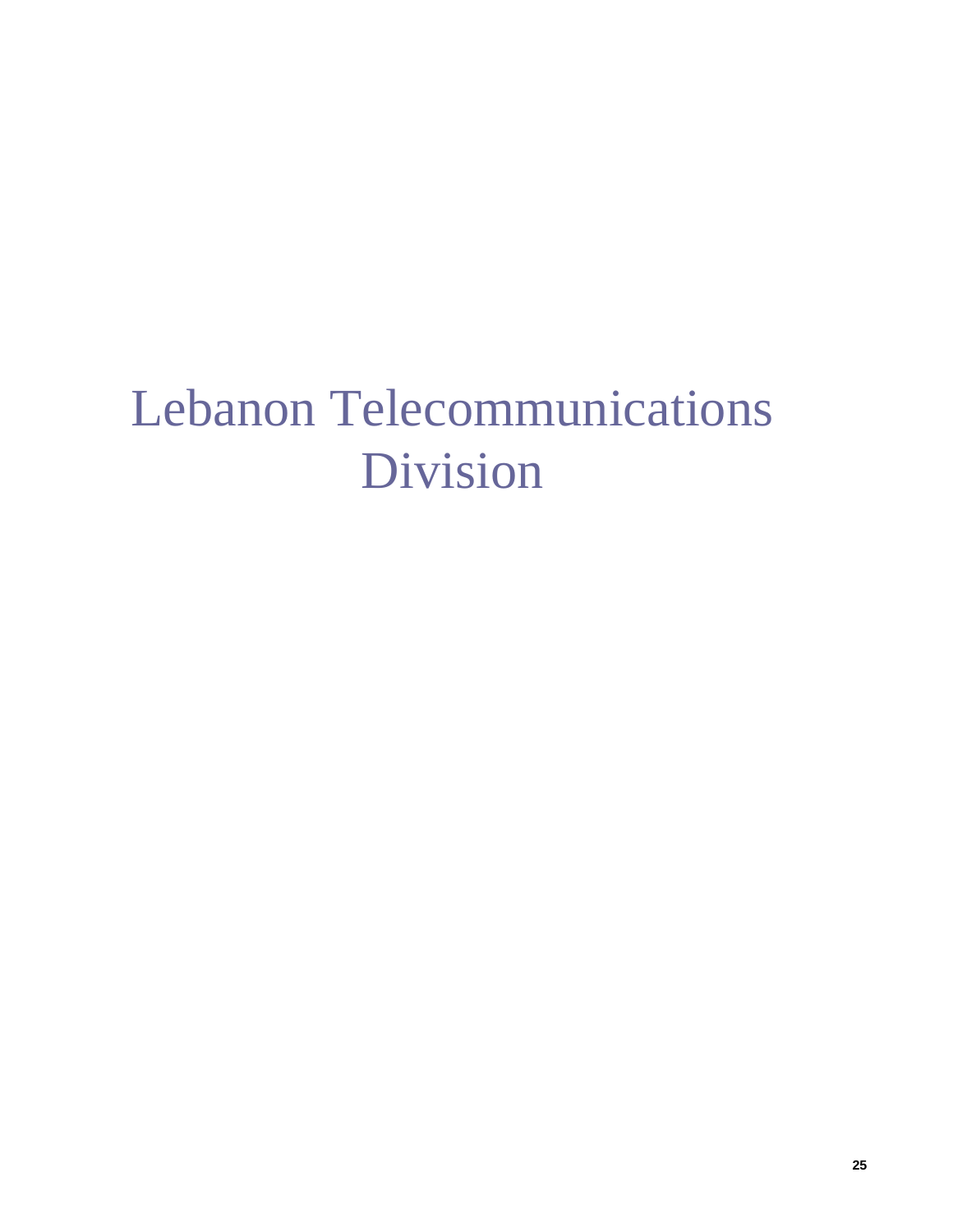#### TELECOMMUNICATIONS DIVISION CITY OF LEBANON BALANCE SHEET As of December 31, 2021

|                                                 | <b>Year to Date</b><br>2021 |
|-------------------------------------------------|-----------------------------|
| <b>Assets</b>                                   |                             |
| <b>Current Assets:</b>                          |                             |
| Operating Cash and Cash Equivalents             | \$450,421                   |
| Accounts Receivable - Customers, Net            | 28,400                      |
| Inventory                                       | 56,551                      |
| Prepaid Expense                                 | 1,717                       |
| <b>Total Current Assets</b>                     | \$537,089                   |
| <b>Restricted Assets:</b>                       |                             |
| Renewal & Replacement Cash and Cash Equivalents | \$236,936                   |
| <b>Total Restricted Assets</b>                  | \$236,936                   |
| Deferred Debits:                                |                             |
| Deferred Outflow - Pension Obligation           | \$39,047                    |
| <b>Fixed Assets:</b>                            |                             |
| Goodwill                                        | \$73,228                    |
| <b>Construction in Progress</b>                 | 875                         |
| Utility Plant in Sevice                         | 862,086                     |
| <b>Accumulated Depreciation</b>                 | (667, 583)                  |
| Total Fixed Assets, Net                         | \$268,606                   |
| <b>Total Assets</b>                             | \$1,081,678                 |
| <b>Liabilities and Equity</b>                   |                             |
| <b>Current Liabilities:</b>                     |                             |
| <b>Accounts Payable</b>                         | \$18,376                    |
| <b>Wages Payable</b>                            | 7,673                       |
| <b>Total Current Liabilities</b>                | \$26,049                    |
| Long Term Liabilities                           |                             |
| Net Pension Liability                           | \$14,634                    |
| Notes Payable                                   | 300,289                     |
| <b>Total Long Term Liabilities</b>              | \$314,923                   |
| <b>Total Liabilities</b>                        | \$340,972                   |
| Deferred Credits:                               |                             |
| Deferred Inflow - Pension Obligation            | \$55,015                    |
|                                                 |                             |
| Equity:<br><b>Retained Earnings</b>             | \$685,691                   |
| <b>Total Liabilities and Equity</b>             | \$1,081,678                 |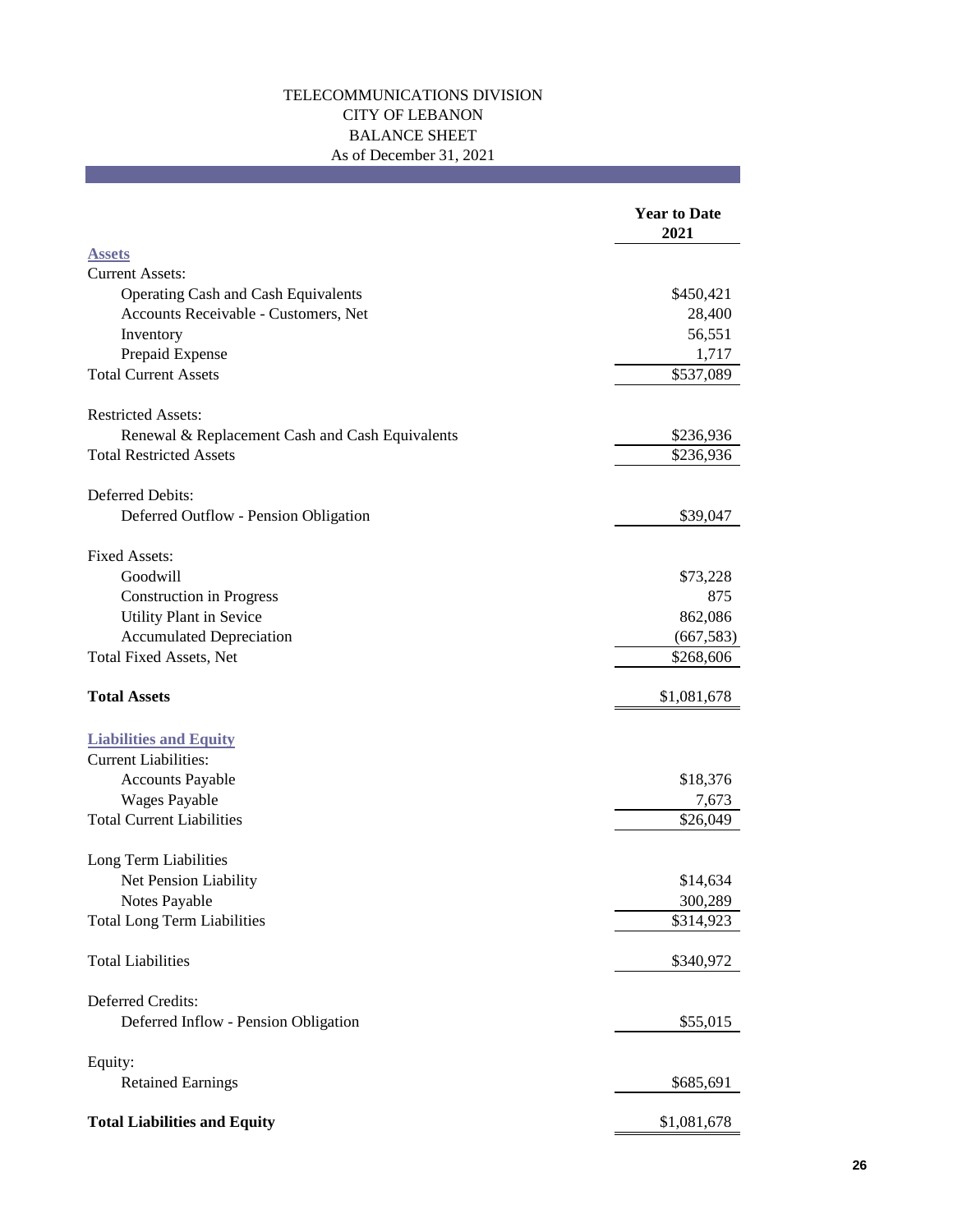#### TELECOMMUNICATIONS DIVISION CITY OF LEBANON STATEMENTS OF REVENUE, EXPENSES AND CHANGES IN RETAINED EARNINGS Year to Date - December 31, 2021

**December Year to Date 2021 2021 Operating Revenue:** Wireless Residental  $$46,860$   $$562,028$ Wireless Commercial 23,347 273,100 Wireless Custom 1,599 19,190 Fiber Commercial 4,141 48,236 Other 3,783 53,231 Total Operating Revenue  $$79,730$  \$955,785 **Operating Expenses:** Purchased Services: Bandwidth \$6,252 \$74,802 Legal Fees 5,283 Accounting Fees 0 1,774 Consulting Fees 37,301 Internet Services 1,672 20,434 Communication Expense: Communications Equipment 533 4,556<br>
Salaries & Wages - Customer Install 533 2,706 30,122 Salaries & Wages - Customer Install 2,706 30,122 Installation Supplies 433 6,061 Tools & Equipment 8,390 Customer Records and Collection: Billing 235 2,653 Bad Debt Expense 2,284 Administrative and General Expenses: Salaries & Wages 12,002 113,654 Employee Benefits (22,577) 76,526 Computer Equipment / Communication 86 1,012 General Maintenance Agreements 1,860 11,967 Office Supplies 370 16,324 Utilities 218 9,176 Transportation 570 4348<br>Rent 11981 24286 Rent 11981 24286 Freight / Shipping 15 1,355 Payment in Lieu of Taxes 200 2,393 Depreciation Expense  $3,424$  41,760 Lease Principal 0 17,157 Lease - Copiers/Printers 43 519 Gross Income Tax 4,000 14,300 Miscellaneous 3,405 26,329 Total Operating Expenses  $$34,258$   $$555,766$ **Operating Income (Loss)** \$45,472 \$400,019 **Nonoperating Revenue (Expenses):** Loss on Disposal of Asset \$0 (\$230) (\$230) Interest Income 238 2,256 Interest Expense 0 (1,415) Total Nonoperating Revenue (Expenses) \$238 \$611 **Net Income (Loss)** \$45,710 \$400,630 **Retained Earnings - Beginning of Period** 639,981 285,061 **Retained Earnings - End of Period**  $$685,691$   $$685,691$   $$685,691$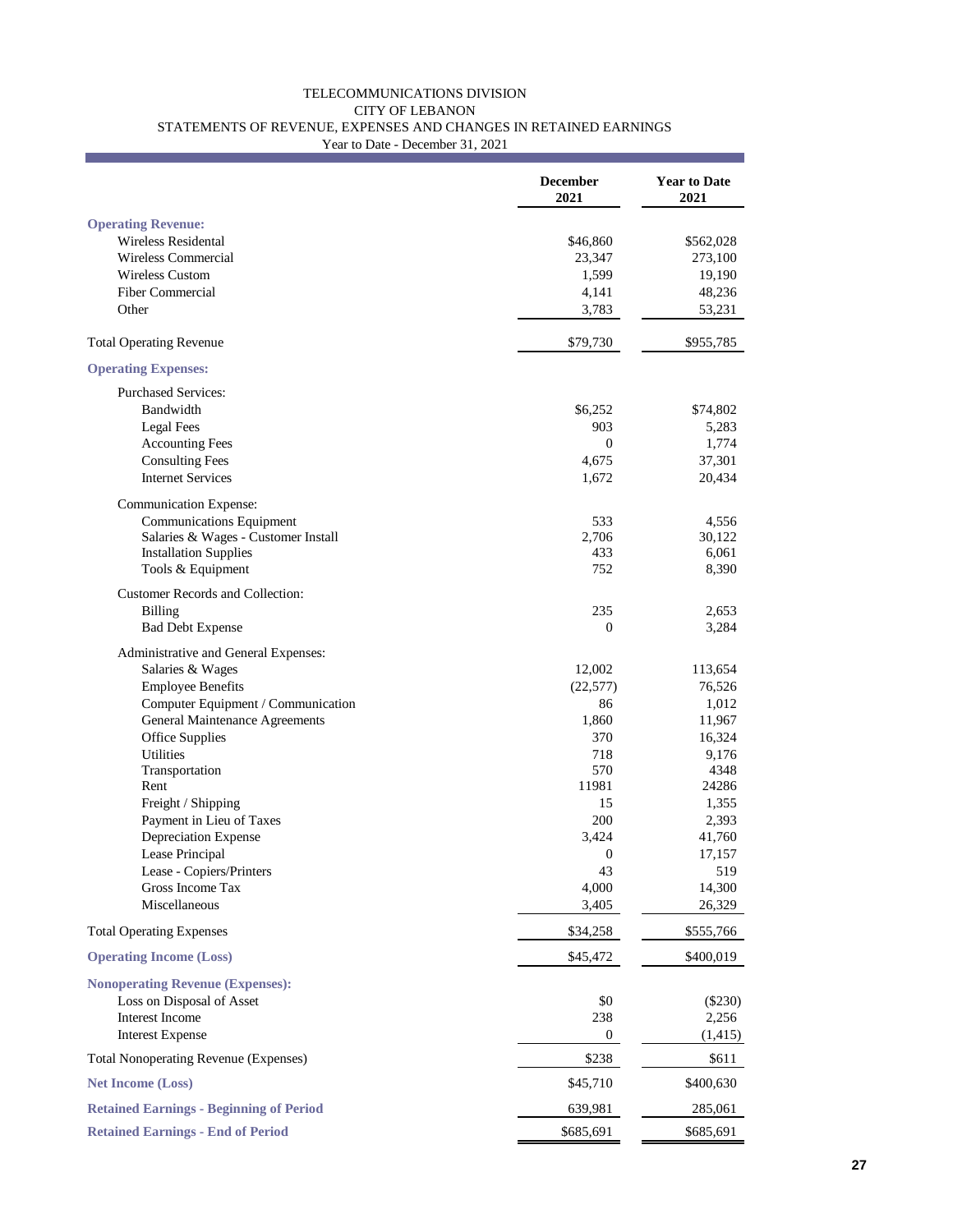#### TELECOMMUNICATIONS DIVISION CITY OF LEBANON CASH FLOW As of December 31, 2021

|                                                                    | <b>December</b><br>2021 | <b>Year to Date</b><br>2021 |
|--------------------------------------------------------------------|-------------------------|-----------------------------|
| <b>Cash Flow From Operating Activities:</b>                        |                         |                             |
| Operating Income (Loss)                                            | \$45,472                | \$400,019                   |
| Adjustments To Reconcile Operating Income To                       |                         |                             |
| Net Cash Provided By Operating Activities:                         |                         |                             |
| Depreciation & Amortization                                        | 3,424                   | 41,760                      |
| Pension Expense - GASB 68/71                                       | (38, 849)               | (38, 849)                   |
| <b>Bad Debt Expense</b>                                            | $\theta$                | 3,284                       |
| (Increase) Decrease in Assets:                                     |                         |                             |
| Accounts Receivable - Customer                                     | 6,315                   | 6,705                       |
| Prepaid Expense                                                    | (1,717)                 | 1,524                       |
| Inventory                                                          | 1,944                   | 2,061                       |
| Increase (Decrease) in Liabilities:                                |                         |                             |
| <b>Accounts Payable</b>                                            | 15,933                  | 3,559                       |
| Notes Payable - E/W/WW                                             | (300,000)               | (300,000)                   |
| Accrued Payroll and Withholdings Payable                           | 7,673                   | 966                         |
| Net Cash Provided (Used) By Operating Activities                   | $(\$259,805)$           | \$121,029                   |
| <b>Cash Flow From Investing Activities:</b>                        |                         |                             |
| Interest on Investments                                            | \$238                   | \$2,256                     |
| Net Cash Provided (Used) By Investing Activities                   | \$238                   | \$2,256                     |
| <b>Cash Flows From Capital And Related Financing Activities:</b>   |                         |                             |
| <b>Interest Expense</b>                                            | \$0                     | (\$1,415)                   |
| Acquisition and Construction of Capital Assets                     | (1, 535)                | (18, 880)                   |
| Net Cash Provided (Used) By Capital & Related Financing Activities | (\$1,535)               | $(\$20,295)$                |
| <b>Net Increase (Decrease) in Cash and Cash Equivalents</b>        | $(\$261, 102)$          | \$102,990                   |
| <b>Cash and Cash Equivalents - Beginning of Period</b>             | 948,459                 | 584,367                     |
| <b>Cash and Cash Equivalents - End of Period</b>                   | \$687,357               | \$687,357                   |
| <b>Check Total - Ending Cash Per Books</b>                         | \$687,357               | \$687,357                   |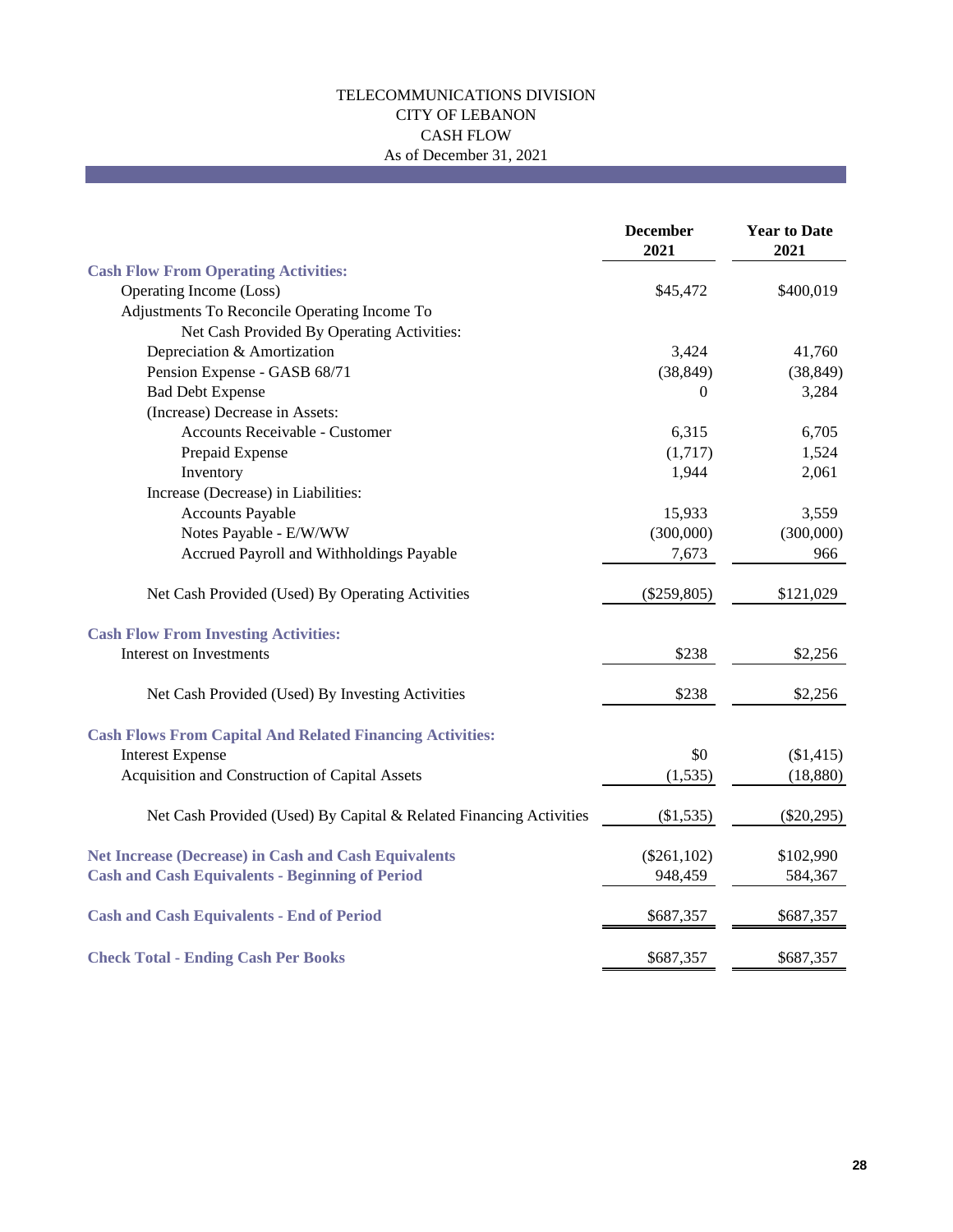# Budget To Actual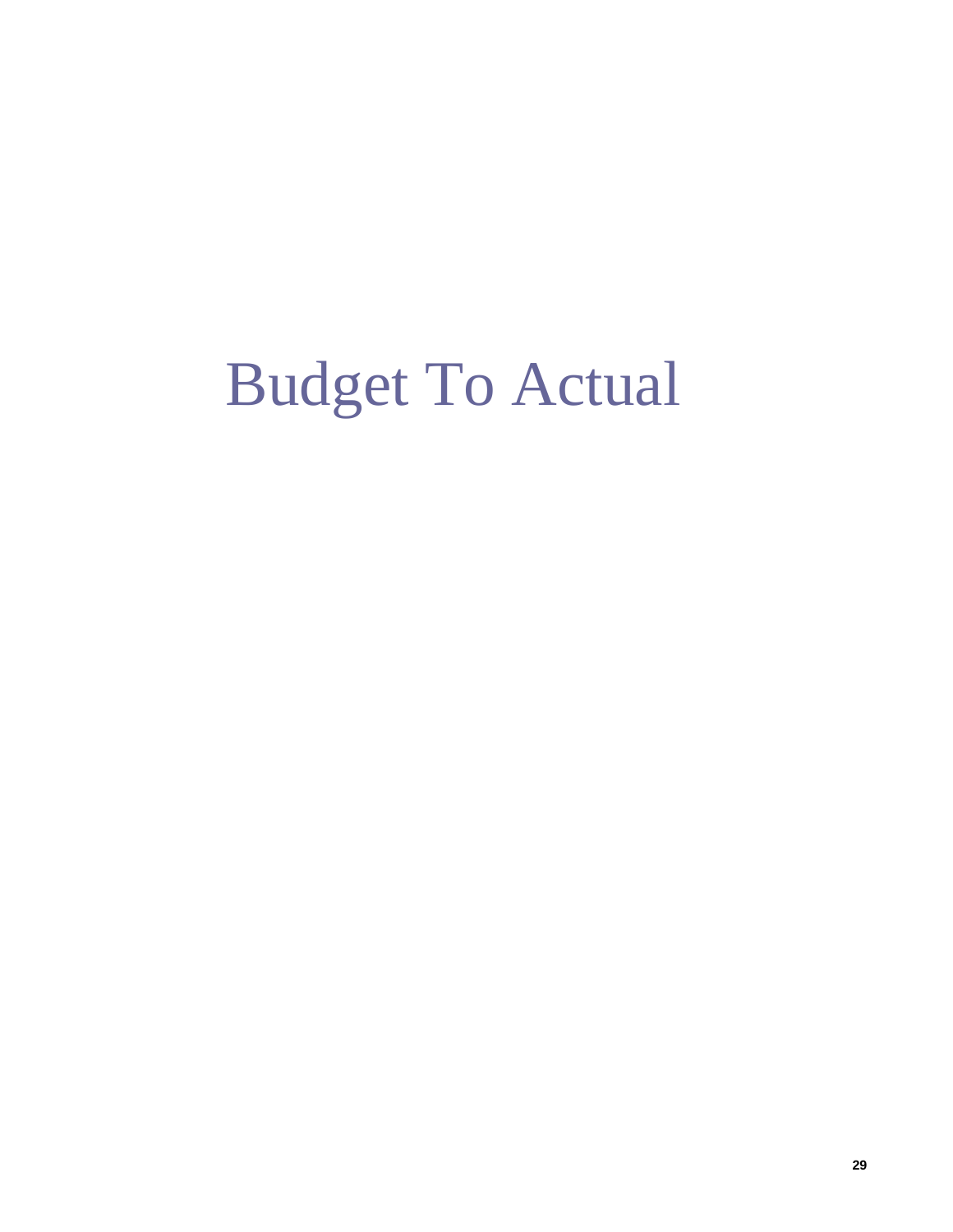#### TELECOMMUNICATIONS DIVISION CITY OF LEBANON BUDGET TO ACTUAL As of December 31, 2021

|                                      | <b>Budget</b><br>2021 | <b>Year to Date</b><br><b>December</b> | <b>Variance</b> |
|--------------------------------------|-----------------------|----------------------------------------|-----------------|
| <b>Operating Revenues</b>            |                       |                                        |                 |
| Residential                          | 256,059               | 556,221                                | 300,162         |
| Commercial                           | 177,629               | 269,272                                | 91,643          |
| <b>Custom Commercial</b>             | 88,480                | 67,426                                 | (21,054)        |
| <b>Installations</b>                 | 8,338                 | 3,707                                  | (4, 631)        |
| Equipment                            | 274,310               | $\mathbf{0}$                           | (274, 310)      |
| <b>Setup Charges</b>                 | 5,654                 | 5,928                                  | 274             |
| <b>Late Penalties</b>                | 3,056                 | 5,351                                  | 2,295           |
| <b>Total Operating Revenue</b>       | 813,526               | 907,905                                | 94,379          |
| <b>Other Revenue</b>                 |                       |                                        |                 |
| Other                                | 49,663                | 47,880                                 | (1,783)         |
| <b>Total Other Revenue</b>           | 49,663                | 47,880                                 | 1,783           |
| <b>Total Revenue (less Interest)</b> | 863,189               | 955,785                                | 92,596          |
| <b>Purchased Services</b>            |                       |                                        |                 |
| Bandwidth                            | 75,661                | 74,802                                 | (859)           |
| Telephone                            | 2,705                 | 2,662                                  | (43)            |
| Contractual Services - Other         | 22,627                | 14,518                                 | (8,109)         |
| Contractual Services - IT            | 9,446                 | 22,783                                 | 13,337          |
| <b>Accounting Fees</b>               | 18,000                | 1,774                                  | (16, 226)       |
| Legal Fees                           | 8,498                 | 5,283                                  | (3,215)         |
| Utilities                            | 9,755                 | 9,176                                  | (579)           |
| <b>Total Purchased Services</b>      | 146,692               | 130,998                                | (15, 694)       |
| <b>Wages &amp; Benefits</b>          |                       |                                        |                 |
| <b>Customer Install</b>              | 45,398                | 30,122                                 | (15,276)        |
| Billing                              | 3,532                 | 2,653                                  | (879)           |
| Administrative                       | 89,403                | 93,041                                 | 3,638           |
| Office Personnel                     | 30,012                | 20,613                                 | (9,399)         |
| Covid-19                             | $\Omega$              | $\Omega$                               | $\Omega$        |
| Sick/Vacation Pay                    | 18,245                | 21,100                                 | 2,855           |
| <b>FICA Taxes</b>                    | 11,988                | 12,118                                 | 130             |
| Group Insurance                      | 61,514                | 60,085                                 | (1, 429)        |
| Pension                              | 22,998                | (16,777)                               | (39,775)        |
| <b>Total Wages &amp; Benefits</b>    | 283,090               | 222,955                                | (60, 135)       |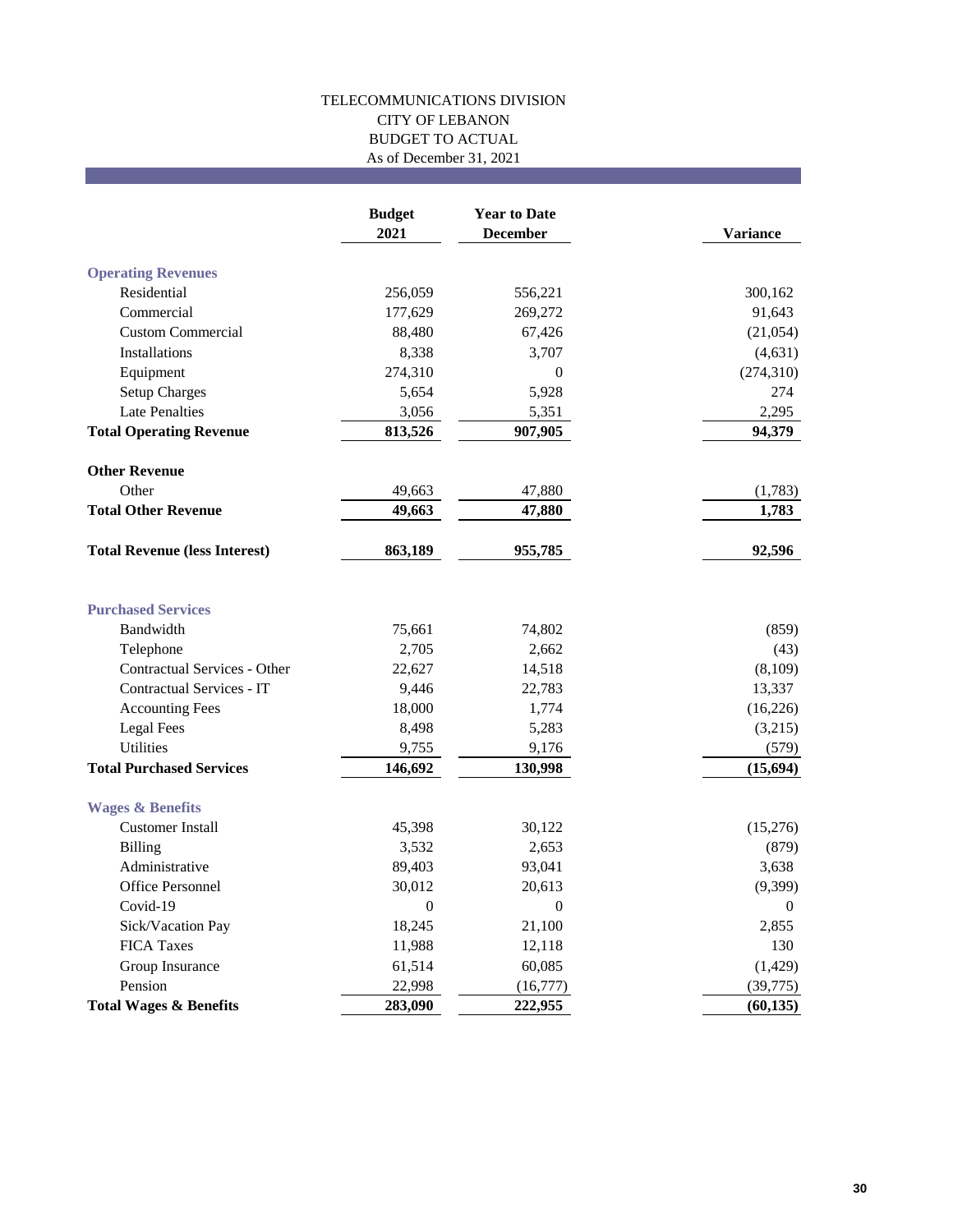#### TELECOMMUNICATIONS DIVISION CITY OF LEBANON BUDGET TO ACTUAL As of December 31, 2021

|                                               | <b>Budget</b><br>2021 | <b>Year to Date</b><br><b>December</b> | <b>Variance</b>  |
|-----------------------------------------------|-----------------------|----------------------------------------|------------------|
| <b>Operating Supplies &amp; Expense</b>       |                       |                                        |                  |
| Tools & Equipment                             | 1,358                 | 8,390                                  | 7,032            |
| <b>Installation Supplies</b>                  | 8,312                 | 6,061                                  | (2,251)          |
| <b>Tower Rent</b>                             | 21,101                | 24,286                                 | 3,185            |
| Maintenance of Equipment                      | 656                   | 183                                    | (473)            |
| General Maintenance                           | 429                   | 881                                    | 452              |
| Office Supplies                               | 1,474                 | 1,836                                  | 362              |
| Janitorial Services                           | 1,327                 | 1,354                                  | 27               |
| <b>Interior Landscaping</b>                   | 39                    | $\mathbf{0}$                           | (39)             |
| <b>Exterior Landscaping</b>                   | 567                   | 400                                    | (167)            |
| <b>Communications Equipment</b>               | 10,385                | 4,598                                  | (5,787)          |
| Computer Equipment                            | 5,134                 | 970                                    | (4,164)          |
| Software Expense                              | 2,101                 | 1,552                                  | (549)            |
| Maintenance Agreements                        | 9,535                 | 11,967                                 | 2,432            |
| Dues & Subscriptions                          | 10,377                | 11,686                                 | 1,309            |
| Postage                                       | 102                   | 141                                    | 39               |
| Insurance                                     | 4.858                 | 6,471                                  | 1,613            |
| Conference & Training                         | 4,071                 | 2.521                                  | (1,550)          |
| Promotion                                     | 460                   | $\mathbf{0}$                           | (460)            |
| <b>Employee Recognition</b>                   | 210                   | 197                                    | (13)             |
| Transportation                                | 4,299                 | 4,348                                  | 49               |
| Freight / Shipping                            | 2,721                 | 1,355                                  | (1,366)          |
| Payment in Lieu of Taxes                      | 2,455                 | 2,393                                  | (62)             |
| <b>Depreciation Expense</b>                   | 50,701                | 41,760                                 | (8,941)          |
| Gross Income Tax                              | 11,390                | 14,300                                 | 2,910            |
| <b>Bad Debt Expense</b>                       | 3,284                 | 3,284                                  | $\mathbf{0}$     |
| Lease Rental Payments - Principal             | 17,157                | 17,157                                 | $\mathbf{0}$     |
| Lease - Copiers/Printers                      | 1,260                 | 519                                    | (741)            |
| Bank Fees - Credit Card                       | 4,376                 | 2,461                                  | (1, 915)         |
| Miscellaneous                                 | 22,902                | 30,742                                 | 7,840            |
| <b>Total Operating Supplies &amp; Expense</b> | 203,041               | 201,813                                | (1,228)          |
| <b>Total Expenses</b>                         | 632,823               | 555,766                                | (77, 057)        |
| <b>Operating Income</b>                       | 230,366               | 400,019                                | 169,653          |
| <b>Interest</b>                               |                       |                                        |                  |
| <b>Interest Revenue</b>                       | 1,290                 | 2,256                                  | 966              |
| <b>Interest Expense</b>                       | (1, 414)              | (1, 415)                               | (1)              |
| <b>Total Interest Revenue (Expense)</b>       | (124)                 | 841                                    | 965              |
| <b>Extraordinary Items</b>                    |                       |                                        |                  |
| Gain on Sale of Assets                        | $\mathbf{0}$          | $\boldsymbol{0}$                       | $\boldsymbol{0}$ |
| Loss on Sale of Assets                        | (5,000)               | (230)                                  | 4,770            |
| <b>Total Extraordinary Items</b>              | (5,000)               | (230)                                  | 4,770            |
| <b>Net Margin</b>                             | 225,242               | 400,630                                | 175,388          |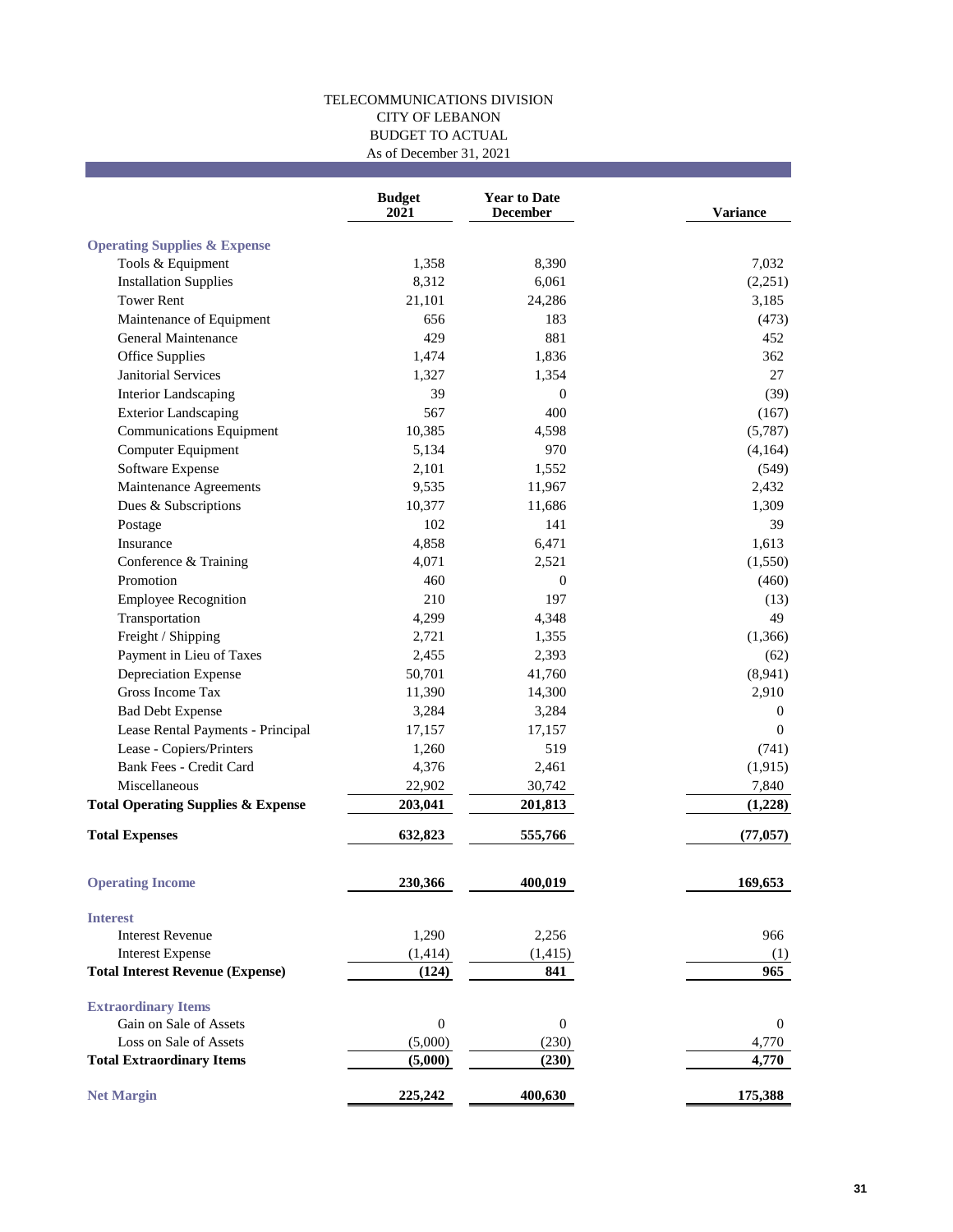### **TELECOMMUNICATIONS DIVISION 2021 Budget to Actual**

### **Capital Additions**

|                |                                                                                                                                                                             |               | <b>YTD</b>    |                 |          |
|----------------|-----------------------------------------------------------------------------------------------------------------------------------------------------------------------------|---------------|---------------|-----------------|----------|
|                |                                                                                                                                                                             | <b>Budget</b> | <b>Dec-21</b> | <b>Variance</b> | Complete |
| 1              | <b>Wireless Maintenance &amp; Upgrades - Annual amount</b><br>for routine break/fix and required upgrades. This will cover<br>approx. 100 customers.                        | 23,000        | 7,525         | (15, 475)       |          |
| $\overline{2}$ | Telecom's Portion of the IT Budget - The estimated<br>cost to the Telecommunication Utility for IT Functions.                                                               | 15,647        | 5,192         | (10, 455)       |          |
| 3              | <b>CPE Upgrades</b> - Upgrades for a portion of the existing<br>customers to newer and faster equipment (100 $@$ \$100).                                                    | 10,000        | 2,828         | (7,172)         |          |
| 4              | <b>Fiber Maintenance &amp; Upgrades - Annual amount for</b><br>routine break/fix and required upgrades.                                                                     | 10,000        |               | (10,000)        |          |
| 5              | <b>Tower AP Upgrades - Additional access points, antennas</b><br>or upgrade access points to provide faster service.                                                        | 8,000         | 1,269         | (6,731)         |          |
| 6              | <b>Backhaul Upgrades</b> - To maintain or upgrade the<br>radios that feed the different locations.                                                                          | 5,000         | 859           | (4,141)         |          |
| 7              | Router/Switch Upgrades - Upgrade routing and<br>switching infrastructure for the internet service.                                                                          | 5,000         | 526           | (4, 474)        |          |
| 8              | <b>Telecom's Portion of the Administration Vehicles -</b><br>Telecom's portion of administrative vehicle replacements in<br>agreement with our vehicle replacement program. |               |               |                 |          |
| 9              | <b>Unbudgeted or Unable to Determine</b>                                                                                                                                    |               | 681           | 681             |          |
|                |                                                                                                                                                                             | 76,647        | 18,880        | (57,767         |          |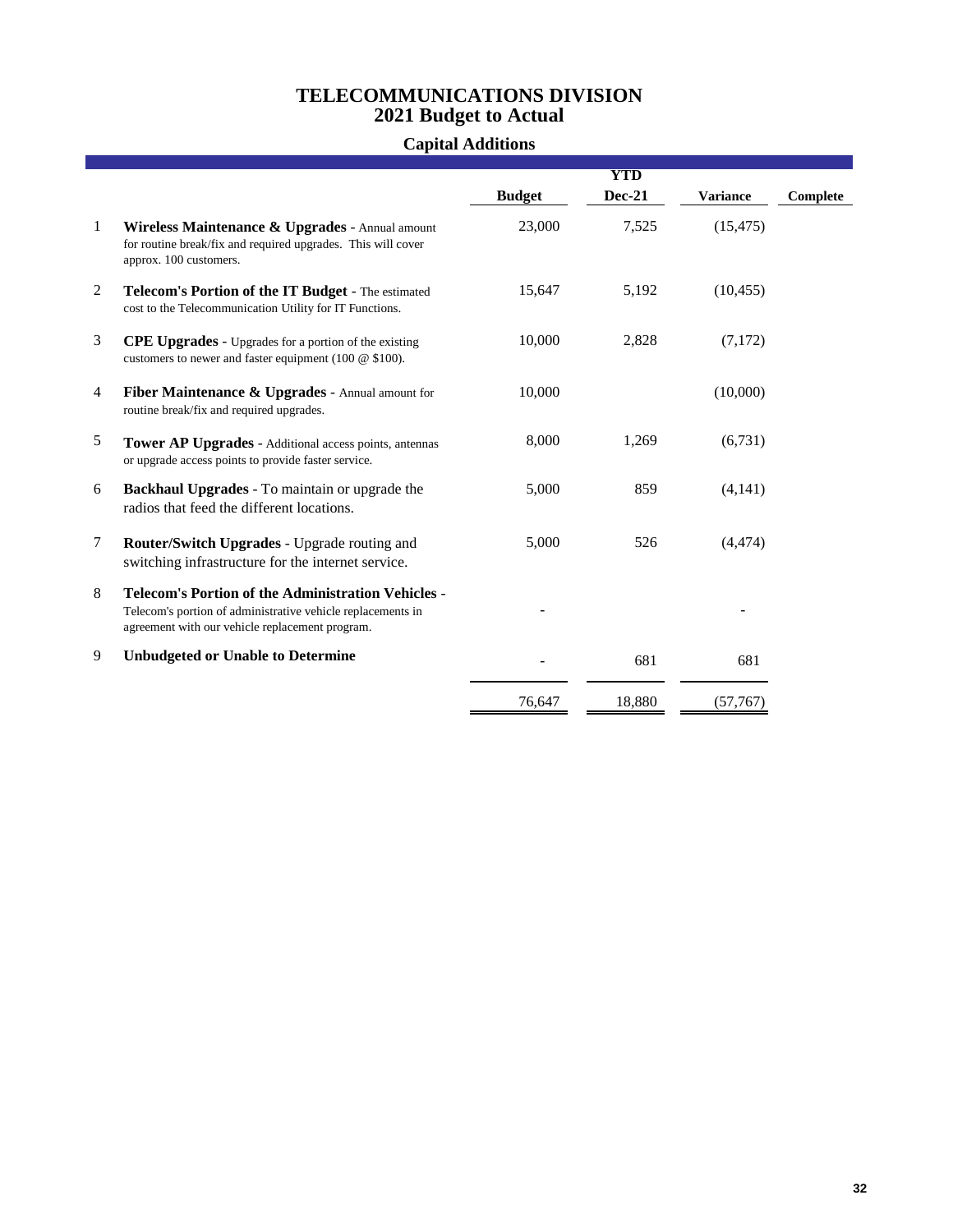## Lebanon IT Division